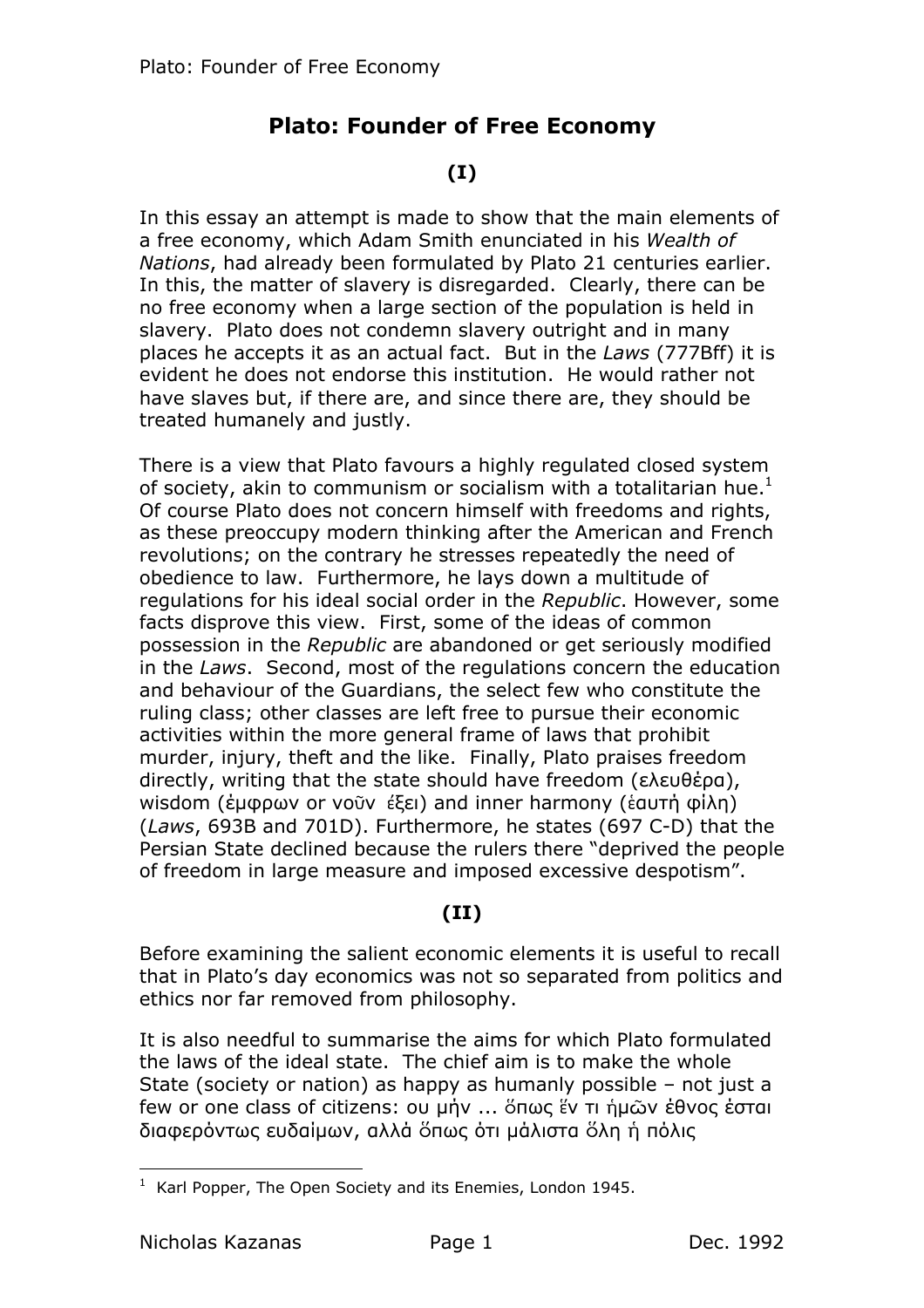(Rep 420C). Such a state must be governed by wisdom and be founded on justice. Justice is giving what is due (To проотком εκάστω αποδιδόναι 332C). Justice is established in the State where every citizen does his own duty (τά αυτοῦ πράττειν) and does not meddle in many affairs becoming a busybody (433D). Justice in the citizens is established when the three elements in man's nature, reason, emotion and appetite (λογικό, θυμοειδές, επιθυμητικό), are harmonized so that reason governs, emotion conveys the reasonable quidelines and appetite obeys fully (435C-444E).

In the Laws the matter is restated with slight modifications. In man there are two antagonistic and foolish councillors, *i.e.* pleasure  $\eta$ δονή and pain λύπη. Also many opinions, fears, expectations etc. But above all there is reason λογισμός, which, when it becomes public opinion, can be regarded as common law (644C-D). Here too reason governs as law. The fundamental purpose of the laws is that citizens should be as happy as possible living in the highest degree of harmony - ὅπως ὡς εὔδαιμονέστατοι ἒσονται καί ὅτι μάλιστα αλλήλοις φίλοι (743C). But supreme happiness is attained only through partaking of Truth, which stands above gods and men alike  $(730C).$ 

The laws of the State aim at helping men to develop towards happiness through justice and truth by means of reason. It is in such a context that citizens are left free to pursue their economic ends.

# $(III)$

In the last quarter of the  $18<sup>th</sup>$  century in England various thinkers and politicians put forth a system of free economy where the government would not interfere in the economic activities of society: it would not itself engage in production or commerce and would not impose regulations, encouraging or prohibiting one or other aspect (laissez-faire). Differentiating three broad functions in the economic organism of the State, J.Bentham sums up very beautifully the situation: "The request which agriculture, manufactures and commerce present to governments, is modest and reasonable as that which Diogenes made to Alexander: "Stand out of my sunshine". <sup>1</sup>We have no need of favour - we require only secure and open path". <sup>2</sup>

Adam Smith laid the foundation of this free system following in large part the French Physiocrats. He wrote: "All systems either of preference or of restraint, therefore, being thus completely taken away, the obvious and simple system of natural liberty establishes

<sup>&</sup>lt;sup>2</sup> From, Manual of Political Economy, 1798. In The Liberal Tradition, ed by A. Bullock & M. Shock, OUP, 1967 p 29.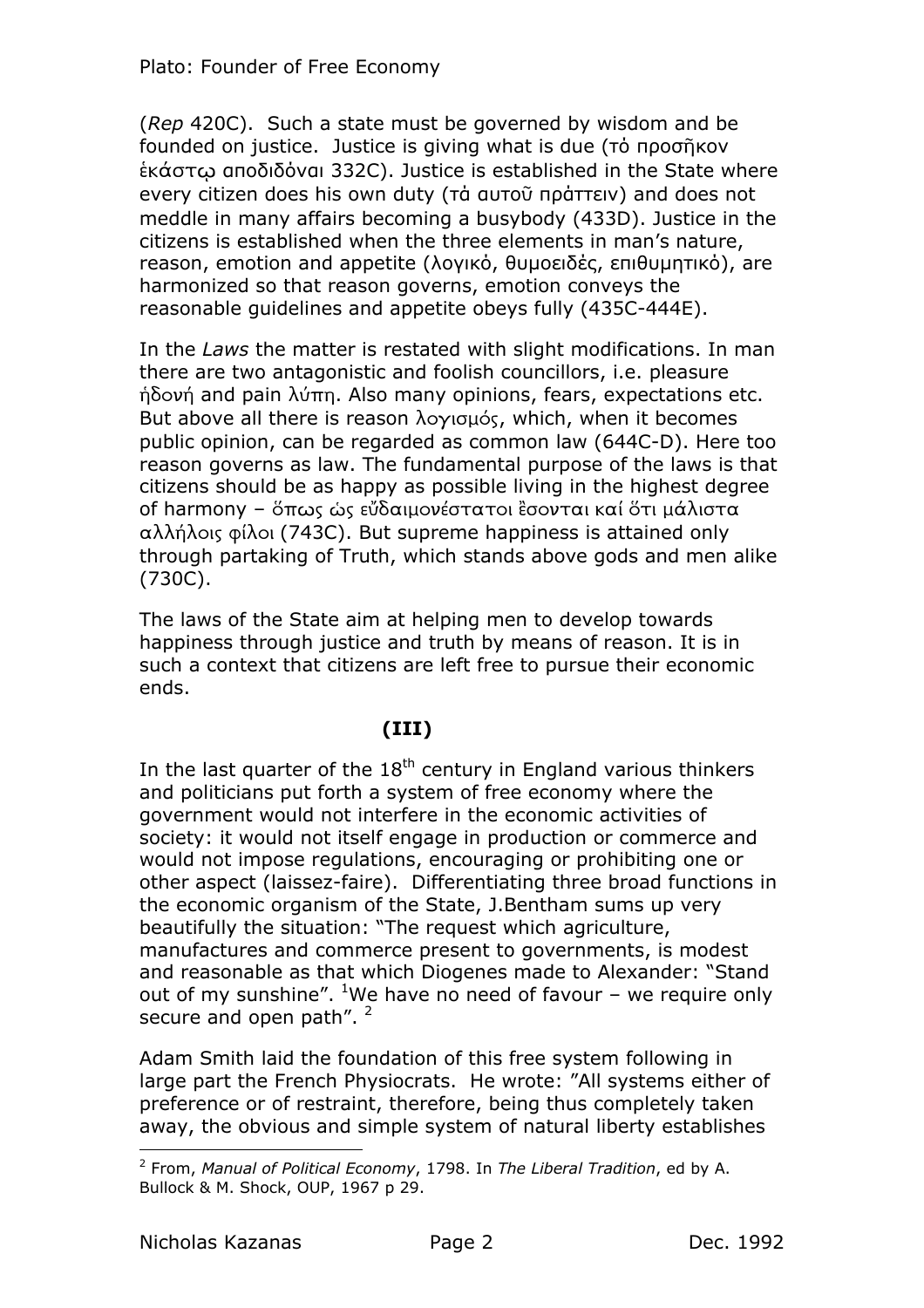itself of its own accord. Everyman, as long as he does not violate the laws of justice, is left perfectly free to pursue his own interest his own way, and to bring both his industry and capital into competition with those of any other man, or order of men. The sovereign is completely discharged from a duty...for the proper performance of which no human wisdom or knowledge could ever be sufficient... of superintending the industry of private people, and of directing it toward the employments most suitable to the interest of the society." 3

This very point Plato states clearly in Republic, Book IV. The citizens are left free to pursue their private affairs, provided they obey the general laws of the State. There need not be special rules for commerce and manufacture, not even for trading, contracts, use of market-places and of harbours etc (τά ανοραΐα ξυμβολαίων τε ....εί που τελών τινές πράξεις....etc 425C). For this is not fitting for good and honourable men. If people attempt to institute measures to obtain the best regulations (επιλήψεσθαι τοῦ βέλτιστου 425Ε), they shall spend their whole life multiplying and modifying such petty rules. But they shall have no more success in putting an end to frauds in businesses (τά εν τοῖς ξυμβολαίοις κακουργήματα) than in cutting off Hydra's heads (ὥσπερ "Υδραν τέμνουσιν 426E). The correct transactions will emerge of themselves (gutougta) as people pursue such activities. The philosopher points thus with humour that multiplicity of laws and policing of the economy will not succeed in stopping either smuggling or tax evasion.

Adam Smith explains that men are guided by "an invisible hand" in such a way that in pursuing their own gain they promote at the same time the good of society (BK IV, ch 2). Smith's analysis here is faulty, as will be shown further down. But he does give a pragmatic explanation, borne by facts of experience, why people should be left free to engage in their economic transactions. People always seek their own advantage and this is the basis of trade: "Whoever offers to another a bargain of any kind, proposes to do this. Give me that which I want and you will have this which you want, is the meaning of every such offer; and it is in this manner that we obtain from one another the far greater part of those good offices which we stand in need of".<sup>4</sup>

This principle, too, is stated by Plato, early on in the Republic. People gather into a community (ξυνοικία, πόλις) for company and cooperation thus ministering to one another's needs, he writes. They give and take goods and services because, in every free exchange, everyone believes that he gains something better for

<sup>&</sup>lt;sup>3</sup> Wealth of Nations, 1776 end of Book Four.

<sup>&</sup>lt;sup>4</sup> Wealth of Nations, BK I, ch II.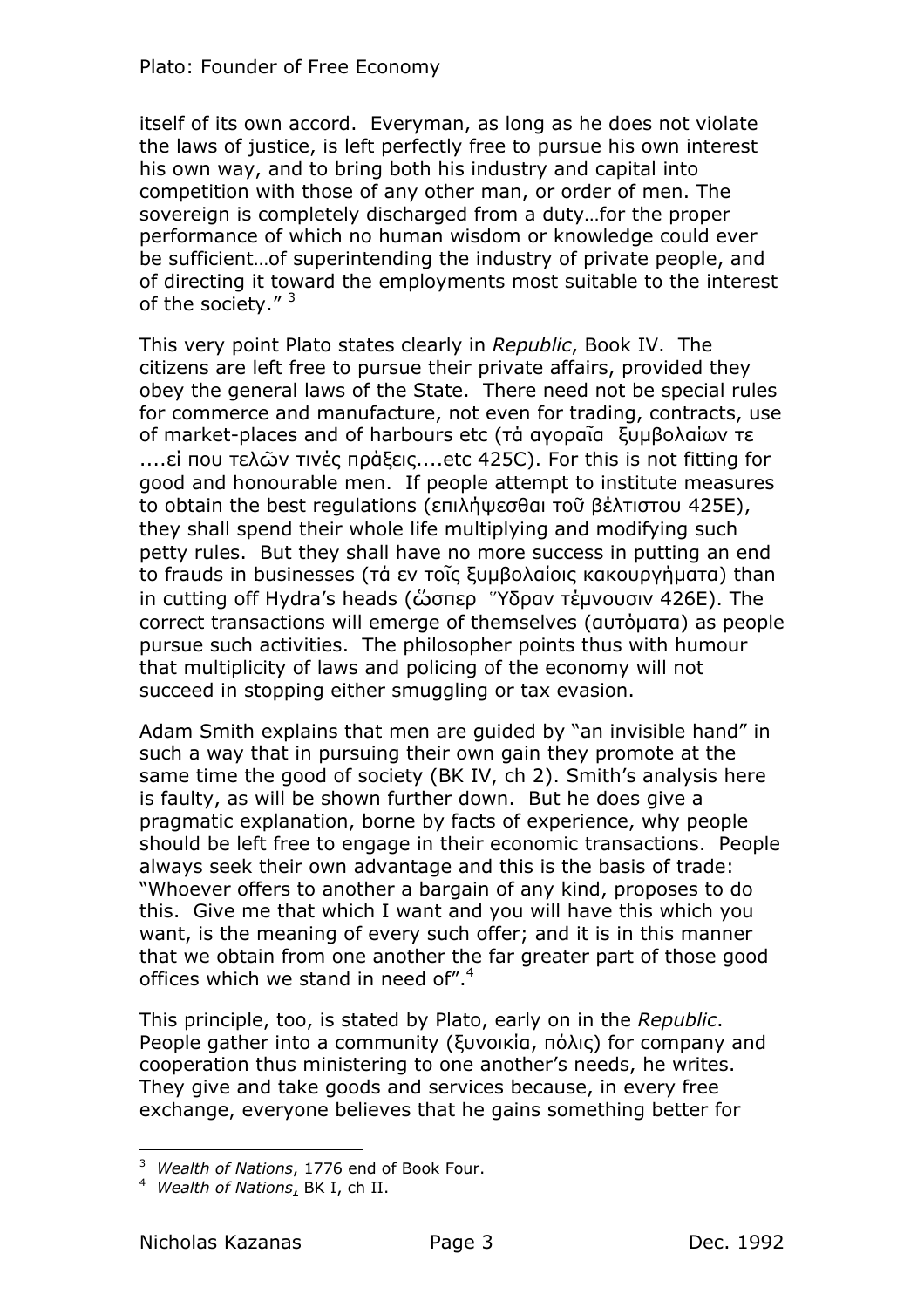himself: μεταδίδωσι δη άλλος άλλω, εί τι μεταδίδωσιν, ή μεταλαμβάνει, οιόμενος αύτω, άμεινον είναι, 369C. They would not engage in such transactions otherwise.

## $(IV)$

In the Laws these ideas are taken somewhat further in 742d, 849E and 915E. In these passages Plato explains that all business transactions are or should be based on good faith (trust, credit: niστις). In the market-place (αγορά) people exchange coins for goods and the opposite and everyone has his due equivalent. But if anyone trades on credit and finds he has sustained loss, then the fault is his: he cannot claim damages and justice will not intervene (ουκέτι δίκης ούσης 849E). This certainly sounds very strange. However, Plato points out that people should engage in economic transactions only with people they can trust (915E). In other words buyers and sellers should know well the market conditions before they proceed to trade. The principle is extended to all exchanges whether purely financial or not, loans and even dowries. A man should not deal with anyone he does not trust (ότω μή τις πιστεύει, 742C).

Plato is not naïve, of course. He recognizes that ethics govern the market. If people, buyers and sellers, are honest and good, the laws of the market will operate freely and naturally to the benefit of all concerned. For this reason there is no need for government interference and too many regulations. But he knows too well that such ideal conditions of good and honourable men do not exist. Therefore he warns that some will seek to exploit others by various means and then the system will become less and less free as laws and regulations will multiply (Rep 556B, 425E etc).

In the Laws the free economy includes imports and exports and the settling of foreign traders. Certain war-materials and commodities, essential to the country, may not be traded by private citizens. Otherwise all imports and exports proceed freely without levies of any kind: τέλος δε εν τη πόλει μηδένα μηδέν τελεΐν μήτε εξανωμένων χρημάτων μήτ' εισανωμένων, 847B, Aliens, provided they are virtuous and have some useful skill, can settle freely and enter into business for 20 years. This period may be extended subsequently. Just like the natives, the foreigners will pay no taxes of any kind and when they leave they can take all their wealth with them (850B). All this, it should be noted, was quite contrary to the practice in Plato's time.

This last matter concerning foreigners is not as curious as it seems at first. Plato obviously recognizes that in a truly free economy additional skilled people can only benefit the community increasing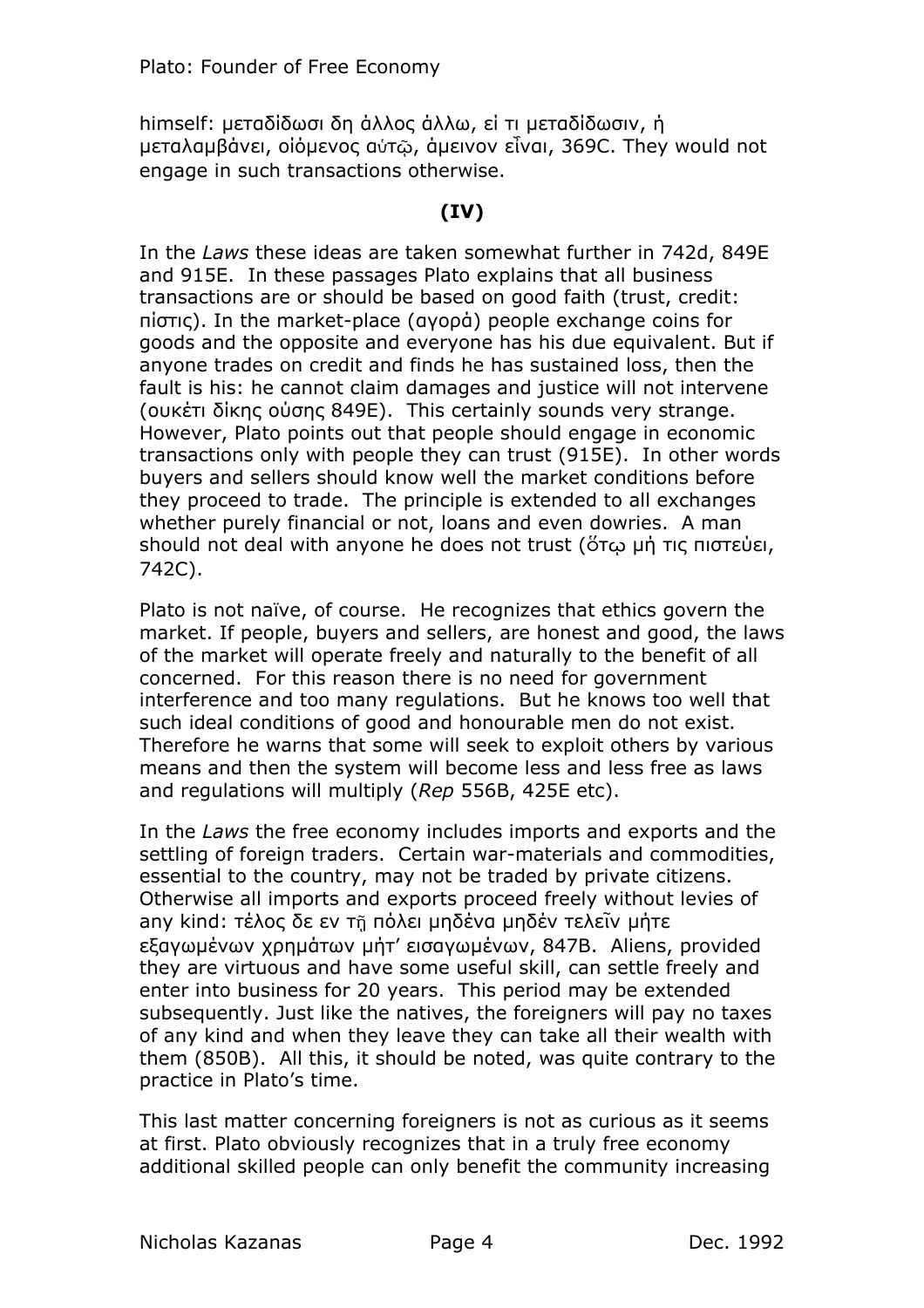its total wealth. If visitors from abroad make enough profit so as to wish to stay, it means that reciprocal profits are received by other members of the community.

Plato's free economy rests on three provisions. The first, already examined, is that government does not interfere seeking to regulate production and trade. The second is that the citizens are free men. (The matter of slavery was mentioned earlier, in section I). The third concerns land: all citizens possess land. Plato recognizes that if citizens have no access to land, freely or cheaply, free economy cannot function.

He does not discuss this subject anywhere, but he takes care to provide all the 5040 citizens in his State with adequate land *(Laws,* 737E).

Moreover, the land cannot become absolute private property (as it can today) but must be regarded as common property belonging to the State. "Let the apportionment be made with this understanding that the citizen who receives his plot must consider it as common property of the whole State (λῆξιν...κοινήν αυτήν τῆς πόλεως Euundonc); since this land is his fatherland he should tend it even more diligently than a mother her children  $-$  in as much as being a goddess she is mistress over mortals" (740). In order to avoid extremities of poverty and opulence, a lowermost limit is set for property and an uppermost. The lowest is the value of the plot and the uppermost, four times that value. The rulers shall take care that the lower limit should in no circumstances diminish (744D-E). Thus every family will always be able to live in some comfort on its own plot. This family-plot should not be sold or divided (there is general discouragement regarding sales of land 741B) but should pass from father to son (923C-924).

Plato recognizes the simple fact of existence that man must be free and whole and must have free access to land if he is to live and live in fullness developing his innate abilities and talents. This tacit recognition gives rise to his view of man's relationship to land and its fundamental role in a free economy.

# **365**

Man's need of free access to land and its important role in the eventual economic dynamics is forgotten today, covered over by concern with the resultant aspects of the economy, like national debt, inflation, interest rates and the like. Even a very liberal-minded economist like Milton Friedman seems to think <sup>5</sup> that if government returns various nationalized enterprises to the private

 $\overline{a}$ <sup>5</sup> See especially *Free to Choose*, 1979, various subsequent eds.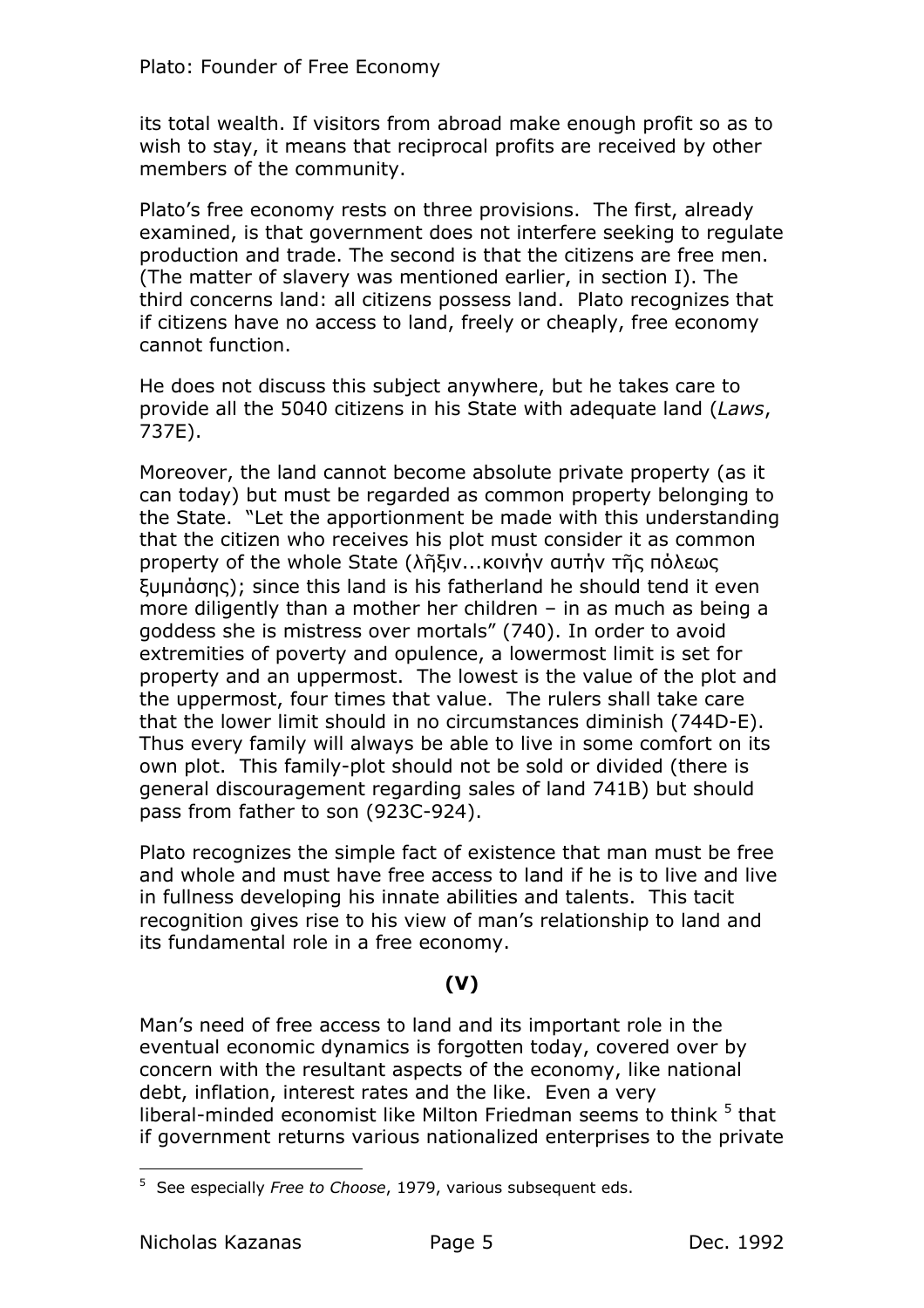sector and generally refrains from meddling in the economic organism, free economy will emerge automatically healthy and triumphant. However, this proved not to be so.

His views were tried in the 1980s in Pinochet's Chile, in Mrs Thatcher's Britain and elsewhere but nothing substantial changed. Britain in 1991 went through yet another recession; there appeared 2,5 to 3 ml people unemployed; the monopolies of the new (1989) water companies raised their prices above the inflation rate and made such profits as to treble their executives' salaries whereupon the regulator of the Office of Water-service, a government agency, was obliged to intervene.<sup>6</sup> Large number of unemployed; monopolies and excessive profits; government interference! What sort of a free economy is this? In Chile again, the situation is quite different but in no way better. Having pushed forward privatization for many years, Pinochet relinquished his dictatorial powers in 1989 and an elected civilian government implemented liberal policies both in the machinery of government and the economy. Yet, as S.Fielder observes<sup>7</sup> "about 42% of the 13ml people live below poverty line" and their dissatisfaction is expressed in increasing agitation.

The fact that people today have no free access to land may well explain in large part why there is no free economy and why such mixed systems as we have are chronically ill. At least some economists believe so.  $8$ 

Adam Smith, regarded as founder of modern Economics, pointed out how very simply an imbalance in a system of land tenure, which leaves part of the population landless, can generate anomalies in the economy. "As soon as the land of any country has all become private property, the landlords, like all other men, love to reap where they never sowed, and demand a rent even for its natural produce. The wood of the forest, the grass of the field, and all the natural fruits of the earth, which, when land was in common, cost the labourer only the trouble of gathering them, come, even to him, to have an additional price fixed upon them. He must then pay for the license to gather them; and he must give up to the landlord a portion of what his labour either collects or produces".<sup>9</sup>

Two points are noteworthy here. a) Smith's indulgence towards landlord: they, "like all other men love to reap" etc. Although what he says is true yet he commits an enormous error in not following it through. For the law does not allow people to reap where they do

<sup>&</sup>lt;sup>6</sup> Articles by R.Evans & A.Freeman in *Financial Times*, 22/11/91 and 3/12/91.

<sup>&</sup>lt;sup>7</sup> Financial Times, 22/11/91.

<sup>&</sup>lt;sup>8</sup> R.Douglas, F.Harrisson, D.Richards, T.N.Tideman, A.Hardie, all in R.V.Andelson ed, Commons Without Tragedy, Shepheard-Walwyn, London, 1991.

<sup>=</sup> *Wealth of Nations, BK I, ch 6, Our emphasis.*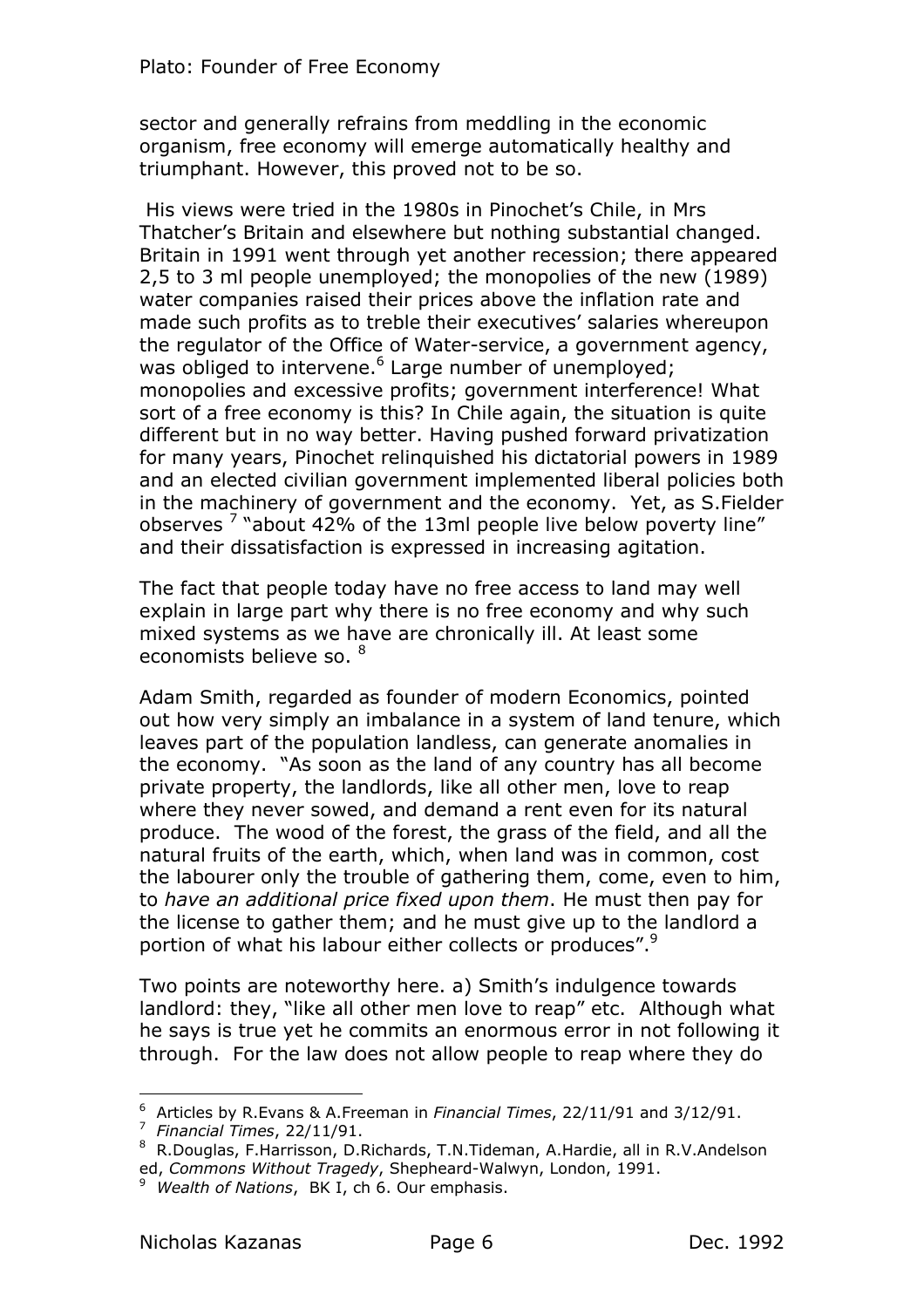not sow and, if they do, it punishes them; but landowners do reap with the blessings of the law  $-$  and of economists! Smith ignores this difference. b) The reference to "natural produce" implies unimproved land. So the landowner takes something and gives nothing in return - neither goods nor services! This charge is levied at the very root of production. The builder who erects homes, the trader who wants a shop, the manufacturer who needs a factory and so on, they all must pay a similar charge. Consequently, the house-dweller, the trader, the manufacturer and so on, they all must earn that much more over and above their own natural needs in order to cover the landowner's charge. Thus that first basic charge  $-$  which the landowner pockets, only by virtue of having the land and without contributing anything to the cycle of work and production \ enters into all subsequent transactions, remains a permanent burden on production and causes various distortions within the entire economic framework.

Adam Smith did not believe, as Plato did, that all land should be regarded as a goddess and as belonging equally to the whole Society. Accepting the conditions and prevalent ideas of his time that allowed landowners to hold land and enjoy the advantage of the rent without giving anything in return, he did not press his reasoning further.

But 100 years later Marx saw that this rent-charge was a mode of exploitation and was due not to the landowner but to Society. He saw that the economic rent (the surplus that accrues to advantageous sites over others) was truly a product of the labour and development of the whole community and should be given to it. So in the Communist Manifesto he demanded the nationalization of all rents<sup>10</sup> as the first measure for the establishment of the socialist State. He also observed that as any society develops and production increases, so does the rent (or surplus) and consequently the landowner's portion. $11$  Therefore he points out that landownership becomes the basis of all monopolies, including, of course, capitalist ones.<sup>12</sup> But Marx's mind was captured by the idea of the historical dialectical process and the class-struggle that would usher in the new Golden age of Communism. And communism certainly came (and collapsed), but brought no Golden Age and no solution to the pressing economic problems.

A little before Marx, J.S. Mill published in 1848 his *Principles of Political Economy,* where in Bk 5, chII, sections 3-6, he shows that the economic rent accruing in the most advantageous areas is a

<sup>&</sup>lt;sup>10</sup> Point 1, in section B of *Communist Manifesto*, 1848 various eds.

<sup>&</sup>lt;sup>11</sup> Capital, third vol, ch VI, sect 37. Also, early on, in the *Paris Manuscripts*.

<sup>&</sup>lt;sup>12</sup> Critique of the Gotha Programme, section I, points 1 and 2.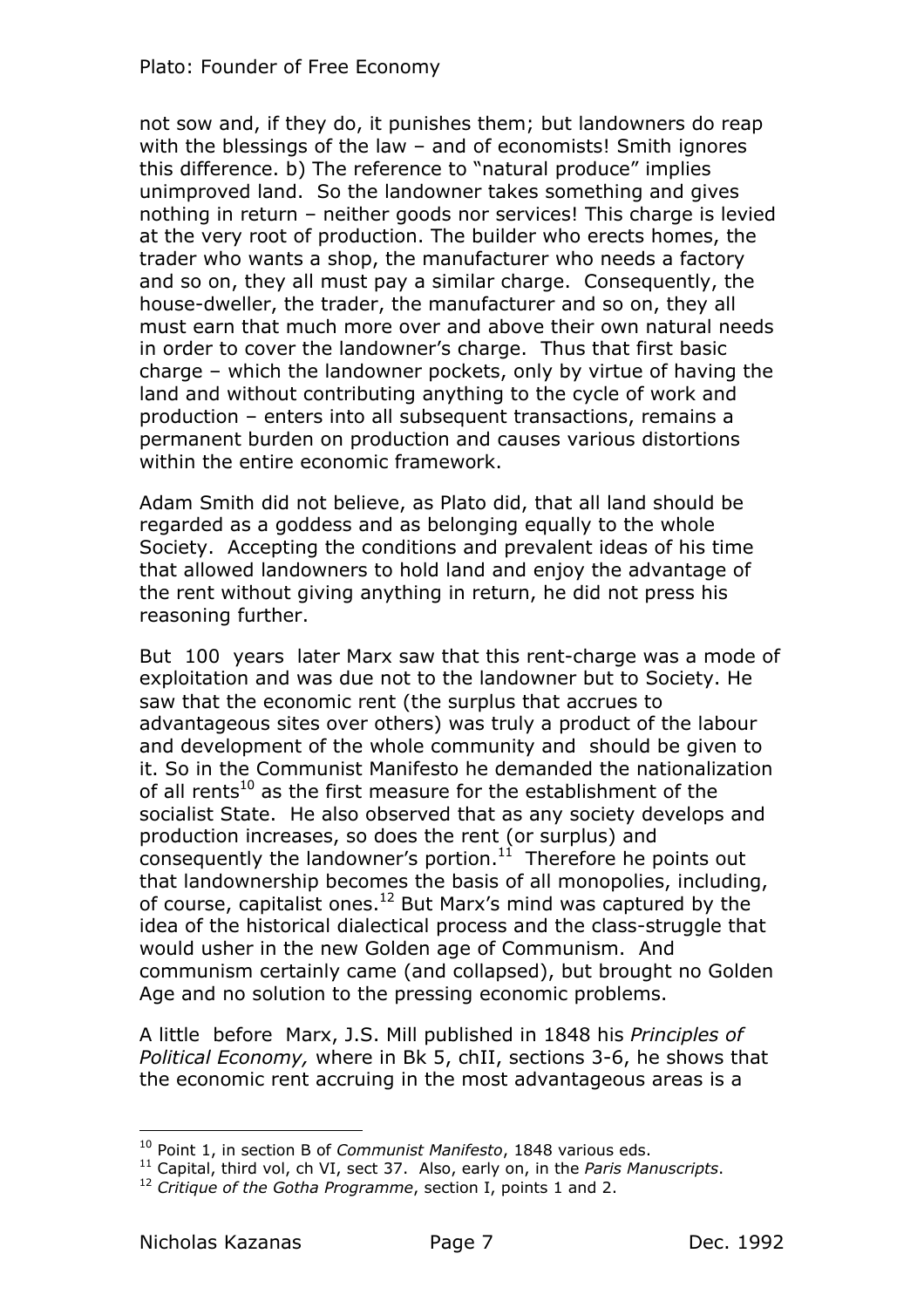product of labour and communal development and that it should be taxed fully leaving nothing to landowners.

A contemporary of Mills and Marx, the American Henry George, made similar observations but came to slightly different conclusions and solutions. He had no academic training of any kind but studied Economics on his own. Through keen observation and passion for truth, with his self-taught Economics and some inspiration, he arrived at the reasonable solution that the economic rent (surplus), which was generated by the existence and development of the whole society, should be rendered to the society by means of a tax on the value of land, since the value of land reflects that rent. He published his observations and proposals in *Progress and Poverty*, 1879, and the book became a best-seller.

At that time practically all land in Europe, the USA, Australia and most other places, had been enclosed and become private property. People who wanted to start afresh could not move to free or cheap land. Neither nationalization nor redistribution of land can offer real solution. Nationalization, as has become obvious in communist regimes, brought about a large and inefficient bureaucracy, enormous administrative problems and the strangulation of initiative and desire to work. In redistribution, people who hold the more productive sites (with the bigger rent) always have an advantage over others. Thus the tax on land (Land Value Taxation) seems a much more just measure and more efficient in its application. Whenever it was applied (Australia, Denmark, Taiwan etc) it produced good results. The only reason it did not produce better and more spectacular results is the fact that it was not applied with full rigour to gather the whole or most of the rent.<sup>13</sup>

Henry George declared that this tax could substitute all other taxes and thus simplify fiscal matters. He came upon this measure on his own. But he discovered subsequently that the Physiocrats in France, in the  $18<sup>th</sup>$  century, already knew about it. George's Single Tax was the *impôt unique* which Quesnai (pronounced 'Kene') promulgated and Turgot applied briefly in 1776 as minister to Louis XIV. (The landowning aristocrats saw to it, of course, that Turgot did not last long in that office). The one important difference is that George gave it universal application: not only for agricultural lands and mines, as the Physiocrats wanted, but also for all industrial and urban sites (which, after all, command much greater value).

In the event, Adam Smith's view and the modern complicated system of taxes prevailed, not George's. It is true that Land Value Taxation became law in Britain in 1931, but the Tories repealed it in subsequent years before it was applied. Smith knew well the

 $\overline{a}$  $^{13}$  F.Harrison, The Power in the Land, Shepheard-Walwyn, London 1983.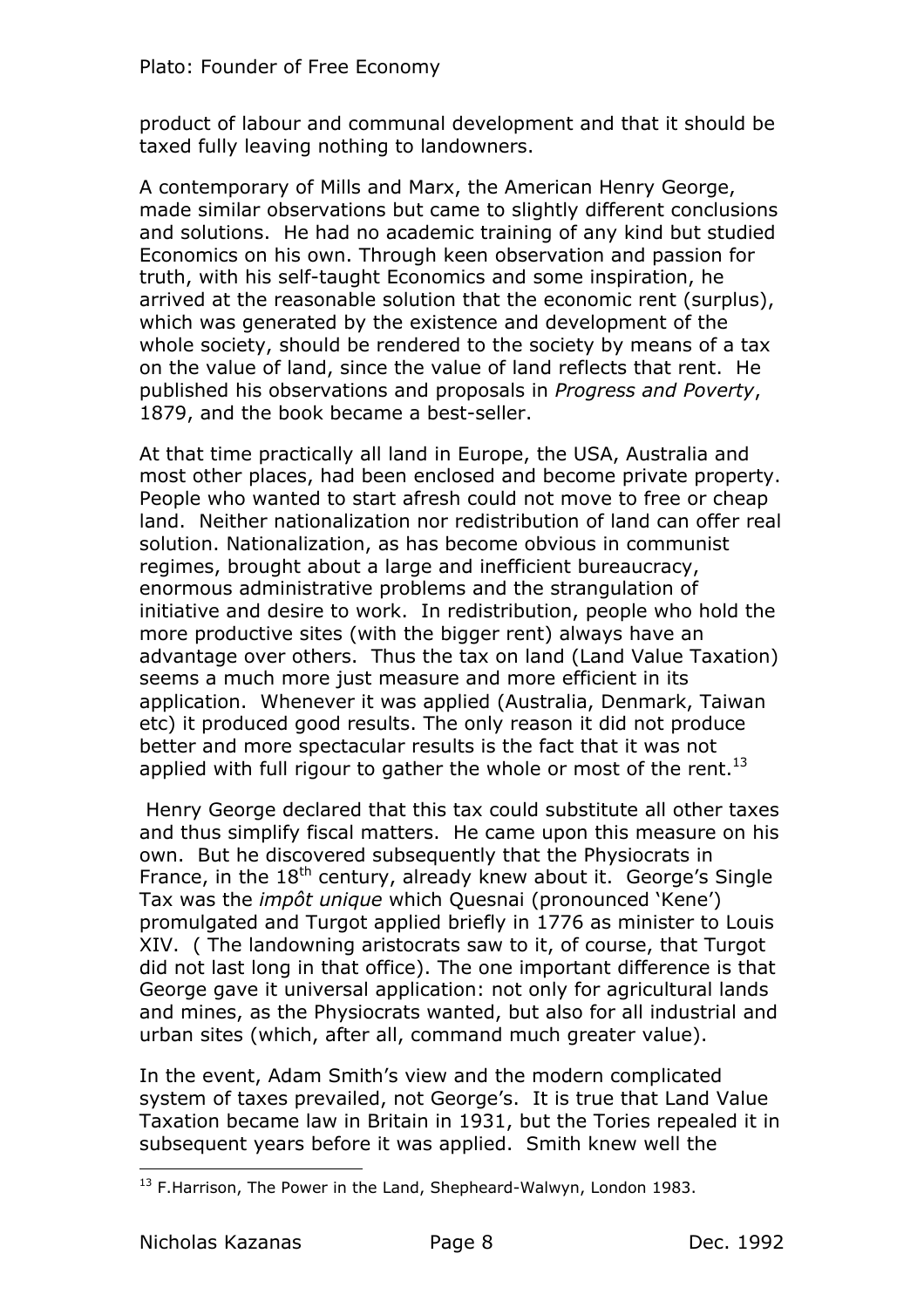Physiocratic view on rent and taxation. In fact in the fifth Book "Of the Revenue of the Sovereign..."<sup>14</sup> he admits that the land-tax is certain and convenient; it cannot be passed into the price and "does not obstruct the industry of the people". Yet he rejects it, because he thinks it is not fair on the landlords. Under Land Value Taxation landowners will pay tax whether their land is used or not, in other words even if they don't have income form land. This would not accord with Smith's own first rule of Taxation that citizens ought to contribute "in proportion to the revenue" they have.<sup>15</sup> This certainly sounds fair, but it ignores a most important and fundamental fact: that the landowner holds land, a communal asset, which other people need to live and work on; he holds it, stopping others from using it, and it increases in value, and he will charge more in renting or selling it, yet he gives nothing to the community in return. Thus Smith writes: "Houses not inhabited ought to pay no tax.(...) The ground-rents of uninhabited houses ought to pay no  $tax.(...)$  There seems to be a hardship in obliging the proprietor to pay a tax for an untenanted house, from which he can derive no  $revenue....$  $''^{15b}$ 

In the 1790's Pitt the Younger introduced Income Tax, in accord with Smith's first rule, to finance the additional expenses of the war with France. Later, in the 1840's Peel re-introduced it and it became a permanent feature of economic life not only in Britain but eventually in whole the world.

Thus it was that access to free or cheap land came to an end. Free economy, as a consequence, was crippled, despite the political liberties and the free trade which Britain enjoyed in the 1860's with Gladstone's government. And so State intervention became necessary. In 1864, Richard Cobden, in his last public speech declared: "If I were five and twenty or thirty instead of, unhappily, twice that number of years, I would take Adam Smith in hand... and I would have a League for free trade in Land just as we had a League for free trade in Corn...If you apply free trade to land and labour too...then, I say, the men who do that will have done for England probably more than we have been able to do by making free trade in corn."<sup>16</sup> What Cobden means by "free trade in land" is (not bying and selling but) making land freely available by abolishing the landowner's charge for the use of land.

Plato regards land as a prerequisite not only for free economy but, more importantly, for life itself. He would not fully agree with Henry George's view that "The ownership of land is the great

<sup>&</sup>lt;sup>14</sup> Wealth of Nations, BK V, ch II, pt 2, article 1.

<sup>&</sup>lt;sup>15</sup> Wealth of Nations, BK V, ch II, pt 2.

<sup>&</sup>lt;sup>15b</sup> Wealth of Nations, BK V, ch II, pt 2, article 1.

<sup>&</sup>lt;sup>16</sup> In R. Douglas, *Land, people & Politics*, Allison & Busby, London, 1976, p18.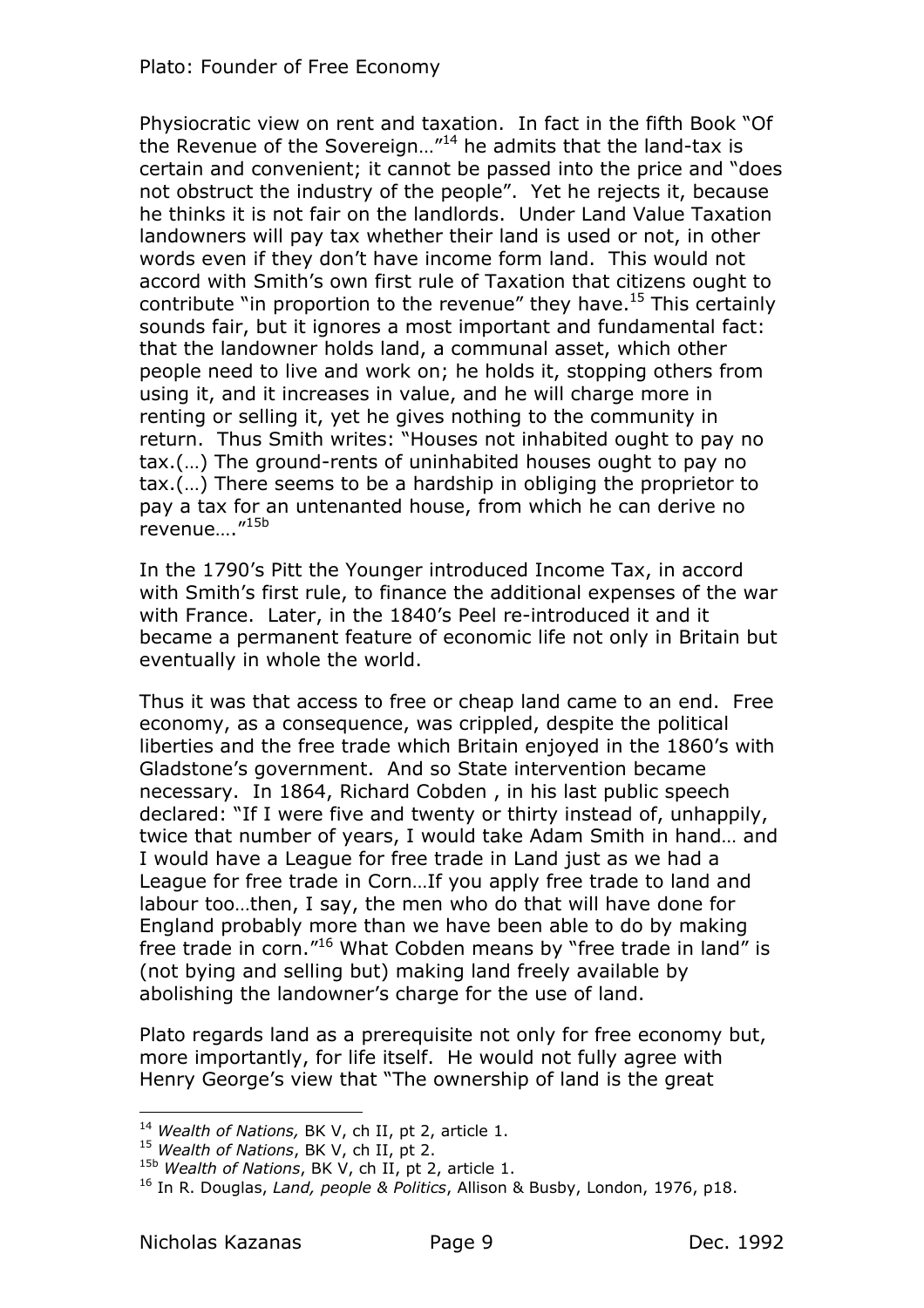fundamental fact that ultimately determines the social, the political and consequently the intellectual and moral condition of a people". $^{17}$ In one sense this is true, in that riches and poverty usually play some important part in the formation of people's views and attitudes. But Plato would point out that it is (ignorance and) avarice ( $an\lambda$ notig: greed, covetousness) that first brings about and then maintains an unequal distribution of land. Poverty, he writes, consists not in decreasing one's property but in increasing one's greed. <sup>18</sup> In the *Republic* (Bk VIII, 546B ff) he amplifies the idea that ignorance and greed bring about in stages the decline of the State into anarchy. (In fairness to H.George, attention should be given to his statement: "Until there be correct thought, there cannot be right action; and when there is correct thought, right action **will** follow. Power is always in the hands of the masses of men. What oppresses the masses is their own ignorance, their own short-sighted selfishness." In other words he too recognized that mental states precede actions in the material world. $1^{18b}$ 

Plato would not agree at all with Adam Smith's exoneration of landowners. In his view, the citizens have a duty to use fully their land and not hold it idle. Since dealings in land are discouraged and since there is an upper limit to wealth, as was mentioned in section IV, there cannot be land-speculation and excessive profits. Moreover, all citizens must take care not to cause damage to anvone's land.

# **36I5**

Plato's view of land rests, as was said earlier, on the recognition that, since men's survival and existence depends on land (man being a land-creature), they must have access to and use of land, if they are to live at all, let alone prosper and develop fully. This recognition is not particular to Plato: it is a basic tenet of Greek societies down to classical times. Plato's four sizes or classes of property is akin to Solon's 4 classes of citizens whilst his admiration of certain Spartan institutions and therefore Lycurgus's code of laws, is nowhere disguised. Plato then is not writing as an isolated innovator (which he also is) but within a broad tradition in law and economics, of which at least some aspects are still alive in his time.<sup>19</sup> Here three points need mention: the communal or joint ownership of land; Lycurgus's (alleged) reforms in Sparta and Solon's reforms in Athens.

<sup>17</sup> Progress and Poverty, the Hogarth Press, London, 1979 p 115. <sup>18</sup> *Laws*, 736E

<sup>&</sup>lt;sup>18b</sup> Social Problems (1883), New York 1981, p 242.

<sup>&</sup>lt;sup>19</sup> Basic source here is *History of the Greek Nation*, vol B, ed by Ekdotiki Athens, 1971. It covers the archaic period to  $5<sup>th</sup>$  cent BC, in Modern Greek.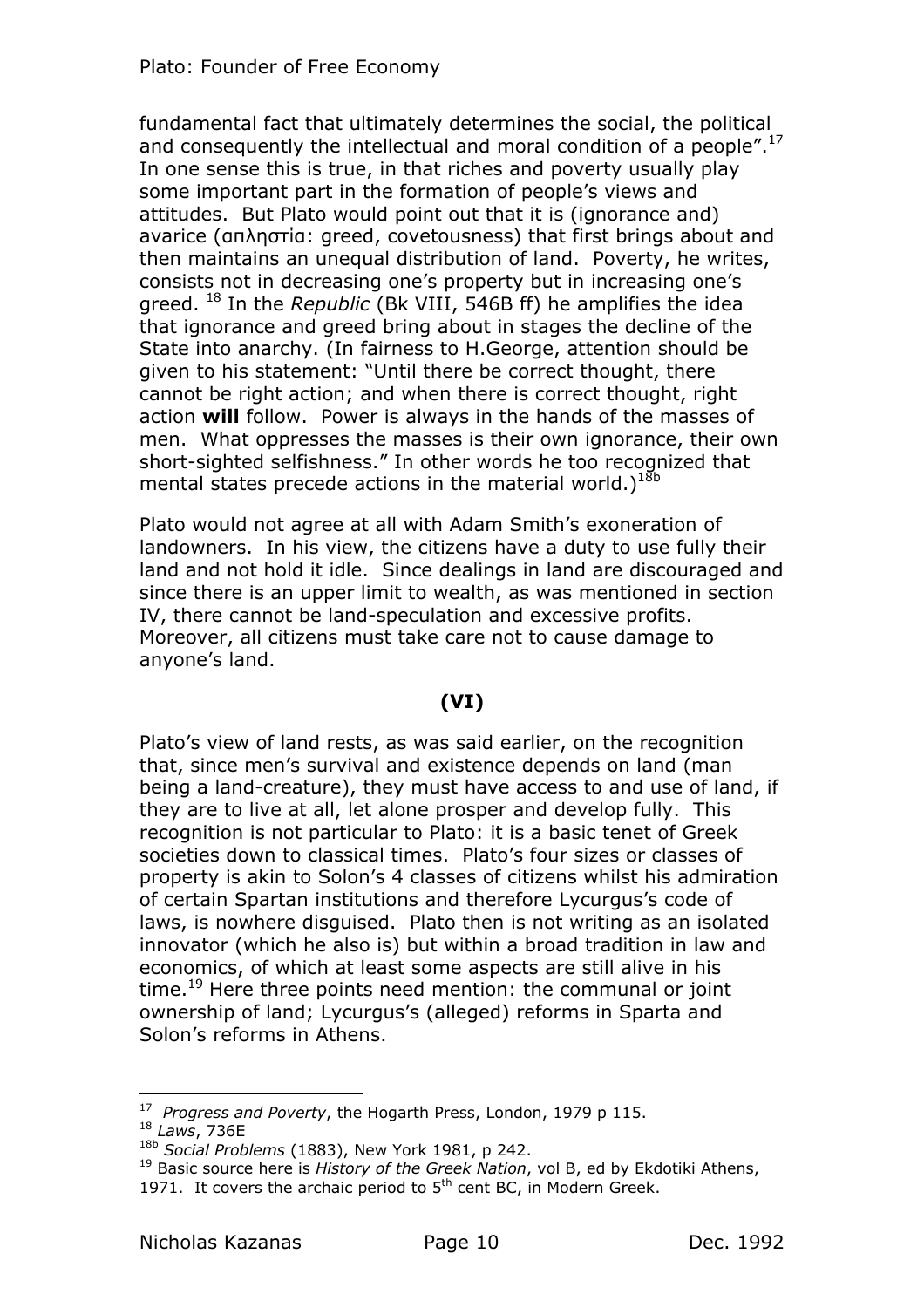Common ownership of land was a feature characteristic of most Indo-European nations in archaic times  $-$  and medieval: the Teutonic tribes, the Slavic, the Greek. In ancient Greece there is ample attestation for both joint-ownership and collective cultivation (a kind of communism). Plato mentions, and rejects, collective farming in *Laws* 739E-740.

Diodurus Siculus, also, refers to communal ownership and farming in a passage  $(V,9)$  which became central to the debate among advocates of "primitive communism" and champions of "private property".<sup>20</sup> But there is no doubt that in Homer's society the system of land tenure is one of individual ownership and private property; the head of the household (oikoc: dwelling and all the land attached to it; cf cognate Sanskrit *vis* = people settled, Gothic *weihs* and Old-Slavonic *visi* = settlement, village ) can dispose of the land as he pleases. Nonetheless, in some States, probably most, there were areas held for communal use: market places, lands for festivals, communal stock to provide private plots for the needy and landless in exceptional cases, etc.

Sparta certainly had a communal stock, though details and evidence, are scanty. But more information is available from other city-states. An archaic law on a bronze plaque from western Locris mentions very clearly public lots and, possibly, plots for individual use; it also enjoins that "half of the land belongs to the original settlers (or inhabitants?) and half to new settlers (i.e. those to come)".<sup>21</sup> There is nothing remarkable in such an arrangement. Communal land and private possession and use is a common fact in the early tradition of Indo-European nations.<sup>22</sup> In Greece, it existed from the earliest recorded times in what is called the Late Bronze Age (or Late Helladic 1550-1200) or the Mycenean Civilization. Although there is still some uncertainty, with the decipherment of the Linear B on the surviving clay tablets (Pylos, Mycenae etc) it became apparent that land was held by "the damos" (=classical "dēmos", i.e. community or people) but there were plots held individually from "the dēmos" in return for definite services;<sup>23</sup> some of the land was held in the name of a God, as for Poseidon at Pylos.

Sparta presents many interesting features and Plato found much to admire in its social structure and educational system. The main

<sup>&</sup>lt;sup>20</sup> M.M.Austin & P.Vidal-Naquet, Economic & Social History of Ancient Greece, University of California Press, Berkelay, ed 1980 ( $1<sup>st</sup>$  ed 1977), p 74 and 236-8.  $21$  As n 20, above.

 $22$  And others, if we bear in mind that in Egypt and Mesopotamia all Land was God's with the priests or rulers merely acting as agent's in its administration. <sup>23</sup> Vantris & Chadwick, Documents in Mycenean Greek (1956), CUP, 2<sup>nd</sup> ed 1973, with Chadwick's additional material. Also L.W.Taylour, The Myceneans (1964) Thames & Hudson, rev ed 1990, p 132.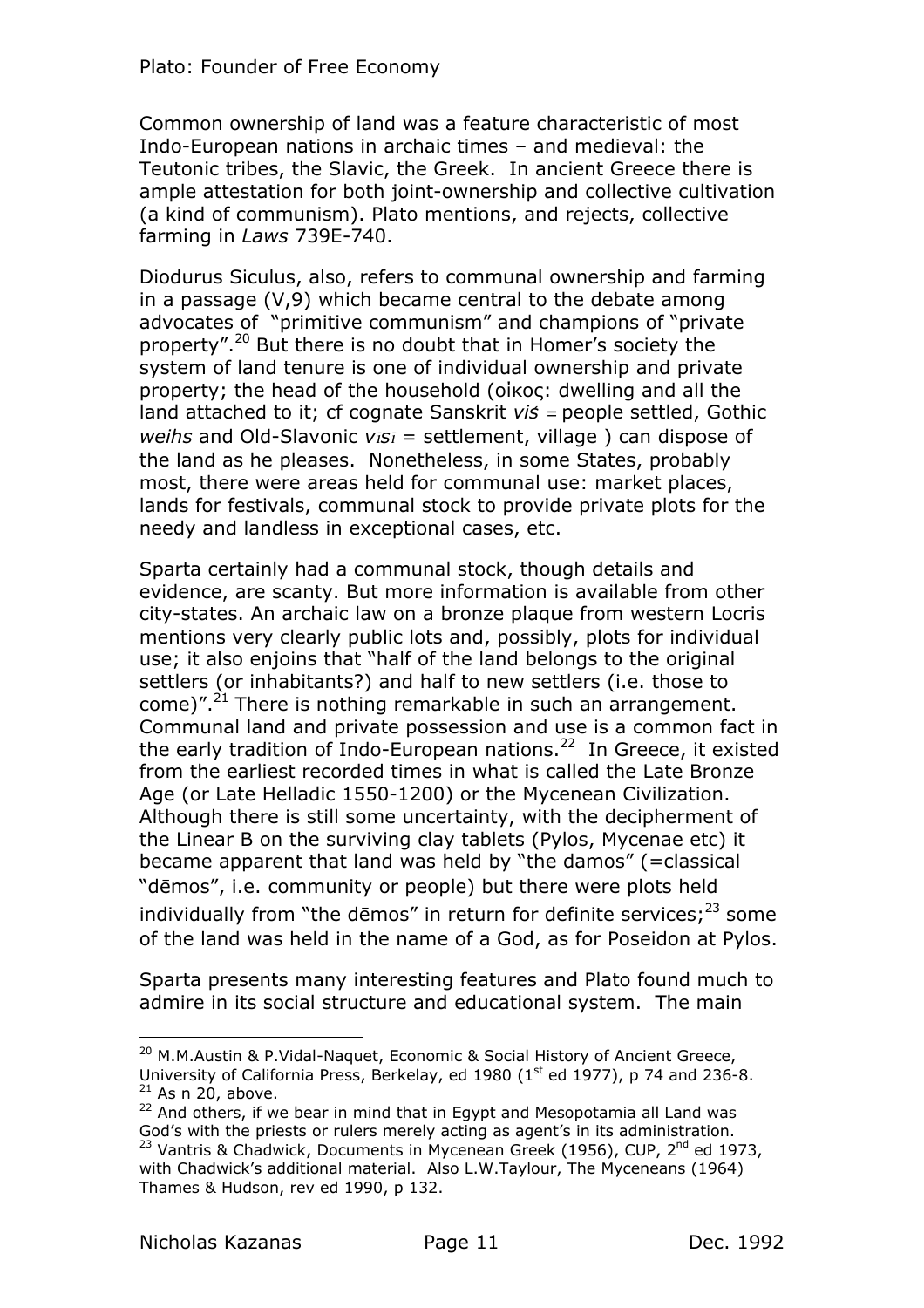point of interest here is the recognition that every man needs free access to land and the full application of this principle: all Spartan citizens without exception, at least according to Lycurgus's legal code, had their own plot of land, each new-born Spartan being provided by some 20 acres out of public stock in Laconia (and Messinia). $<sup>2</sup>$ </sup>

Information about legendary Lycurgus, who lived sometime from  $10^{\text{th}}$  to  $8^{\text{th}}$  century, comes mainly from Plutarch's account in his Lives. Pythia of Delphi called him "god rather than man" (кан θεόν uάλλον η άνθρωπον). According to some accounts he traveled as far as India where he consulted the Brahmins, the priests and men of knowledge. If that is true, in India he would have met the situation that all land belongs to the community, represented by the King, but individuals had private possession in return for service or tribute: one authority states bluntly that the King is lord of all land and water, while all other things, fruits of the earth and products of work, can become private property;<sup>25</sup> another says that the King could do everything except give away common land! $^{26}$ 

According to Plutarch, Lycurgus, in obedience to the Pythian oracle  $($ rhētra) divided the Spartans into tribes  $($  $\omega$  $\lambda$ n $\lambda$ ) and obas  $($  $\omega$  $\beta$  $\dot{\alpha}$  $)$  and appointed a senate of 30 elders who together with 2 Kings were to rule with the people's consent (Lycurgus, VI,  $1-2$ ). The oba presents a problem. Some take it to mean a subdivision of tribe  $(\kappa \dot{\omega} \mu n)$ equivalent to the Attican faction ( $\varphi$ parpia). Others suggest it could be a tribal and area  $-$  or land  $-$  subdivision to eliminate inequalities.<sup>27</sup> Plutarch proceeds to say (VII, 2-3) that Lycurgus convinced all Spartan citizens to have redistribution of land and live in equality so as to expel the ills of the State, riches and poverty, envy and pride and crimes.

Historians agree that some such social reform did take place in Sparta in the  $7<sup>th</sup>$  century BC, after the Messinian war(s), probably between 700 and 675 acccording to W.G.Forrest.<sup>28</sup> But they don't

<sup>&</sup>lt;sup>24</sup> P. Yannilias, *Land for the Land* (Mod. Greek), Sideris, Athens, 1937, p 9. Also W.G. Forrest, *A History of Sparta 950-192 BC*, Hutchinson, London 1968, p 51. <sup>25</sup> Bhattaswamin commentary on Artha\$astra, II, 24. Others too.

<sup>&</sup>lt;sup>26</sup> \$abaraswamin commentary on Purvamimamsa Sutra, VI,7,3. see also UN Goshal, *The agrarian System in Ancient India*, Calcutta, 1930.

<sup>&</sup>lt;sup>27</sup> Claude Mosse, *La Grece archaique d'Homere a Eschyle*, ed. Du Seuil, 1984, Mod. Greek, ed, Athens 1987, p169.

<sup>&</sup>lt;sup>28</sup> M.I.Finlay (*Early Greece, The Bronze and Archaic Age*, London 1970, p113) dismisses Lycurgus on the grounds that Tyrtaeus does not mention him! Surely even if all of Tyrtaeus's poetry had survived  $\hbox{--}$  instead of few fragments  $\hbox{--}$  and there was still no reference to Lycurgus this would not prove that the lawgiver had not existed. O'Murray again (Early Greece, Harvester Press, 1980 casts serious doubts but offers no specific reasons (ch 10), A.H.M. Jones (Sparta, Blackwell, 1967) gives most of the relevant ancient sources and, again without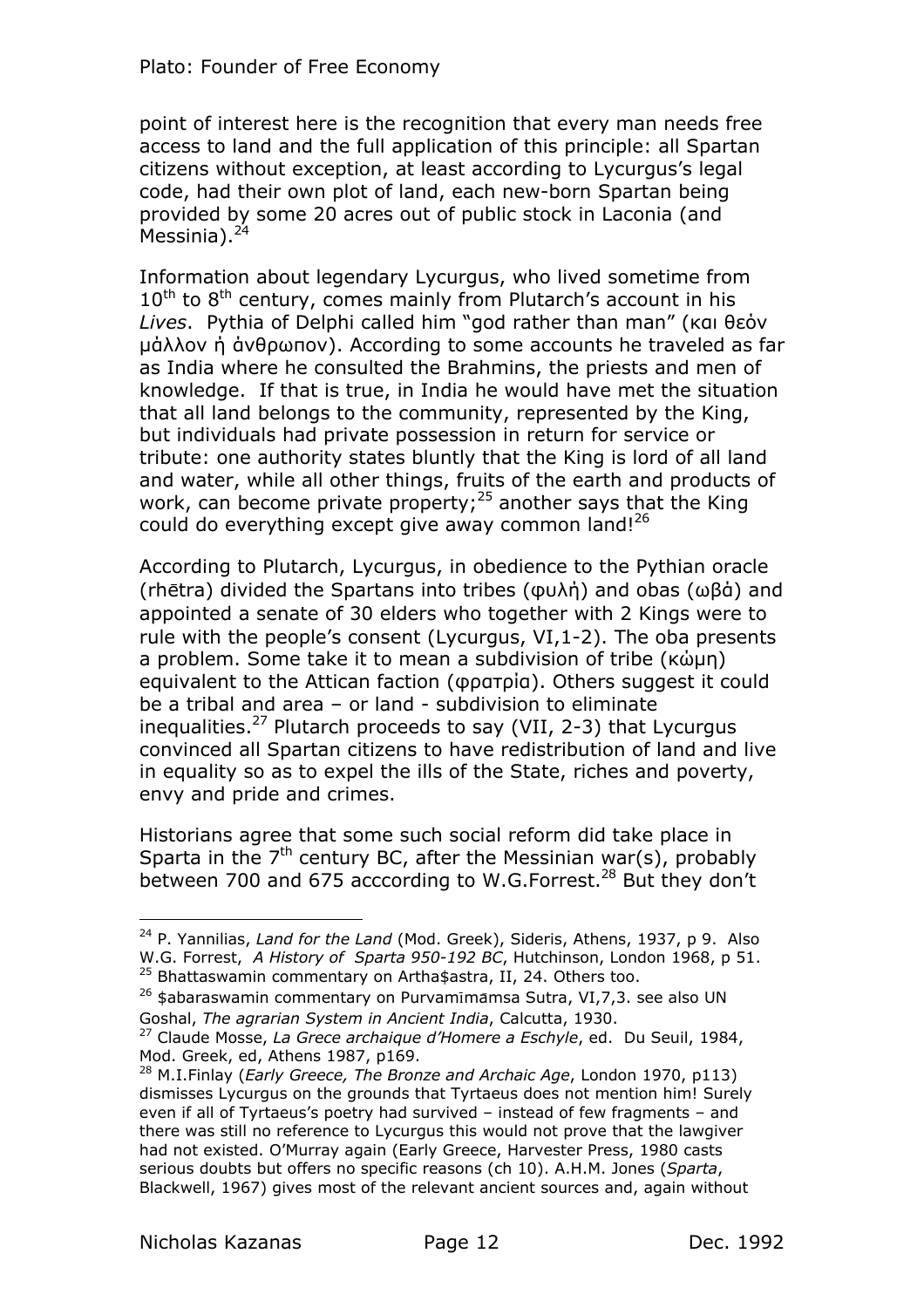agree at all about the existence of Lycurgus. Some scholars dismiss the law-giver as an invention during classical times,  $5<sup>th</sup>$  century and after. But although his existence and date does pose a problem, surely it is rash to reject the entire Greek tradition.<sup>28</sup> After all, apart from the Spartans themselves (in C5th), Herodotus and Plato (both of whom do not hesitate to accept or fashion myths), Xenophon (more of a historian, even if somewhat pedestrian) and Aristotle also take him as fact, and the latter would not accept anything without subjecting it to very rigorous logical examination.

The reformation, attributed by tradition to Lycurgus, brought about a new social structure. The "homoioi" (=equals, peers), the true blue-blooded Spartans, had their equal shares of the most fertile land in Laconia, the five unwalled villages by the river Eurotas, while the "perioikoi" (second-class freemen without rights) settled all around in the conquered areas in their own lands, and in manufacturing and commercial activities. The homoioi devoted themselves to martial arts and government, while their lands were cultivated by the native "helots", not quite private slaves as in Athens or Rome, but communal bondsmen tied to the farms of the homoioi.

This oligarchic, egalitarian system proved unwieldy eventually and failed. It produced of course the finest soldiers of antiquity. It had stability, based on large part on the fact that the family land could not be sold or divided - a feature which Plato favoured. But it could not adapt itself to the changing conditions in Greece: when Sparta defeated Athens after the Peloponnesian Wars, it had neither the experience nor the ability to become the ruling State in the  $4<sup>th</sup>$ century and administer the former Athenian Empire. Although changes did occur, it lacked the necessary extrovert attitude and flexibility for such a role. It collapsed. By the middle of the  $3<sup>rd</sup>$ century there were only 700 families in the once mighty Sparta.

#### **36II5**

Athens, thanks to the finer system of Solon, developed differently. The history of Athens after the  $6<sup>th</sup>$  century BC is fairly well documented. Its contribution to Western Civilization through philosophy, drama, architecture and the other arts and sciences is well known. This does not need comment here.

offering reasons, asserts "Lycurgus was a mythical figure" (p7). Forrest, however,  $($ op cit pp40-60 $)$  examines the problem in detail and accepts him as a historical figure.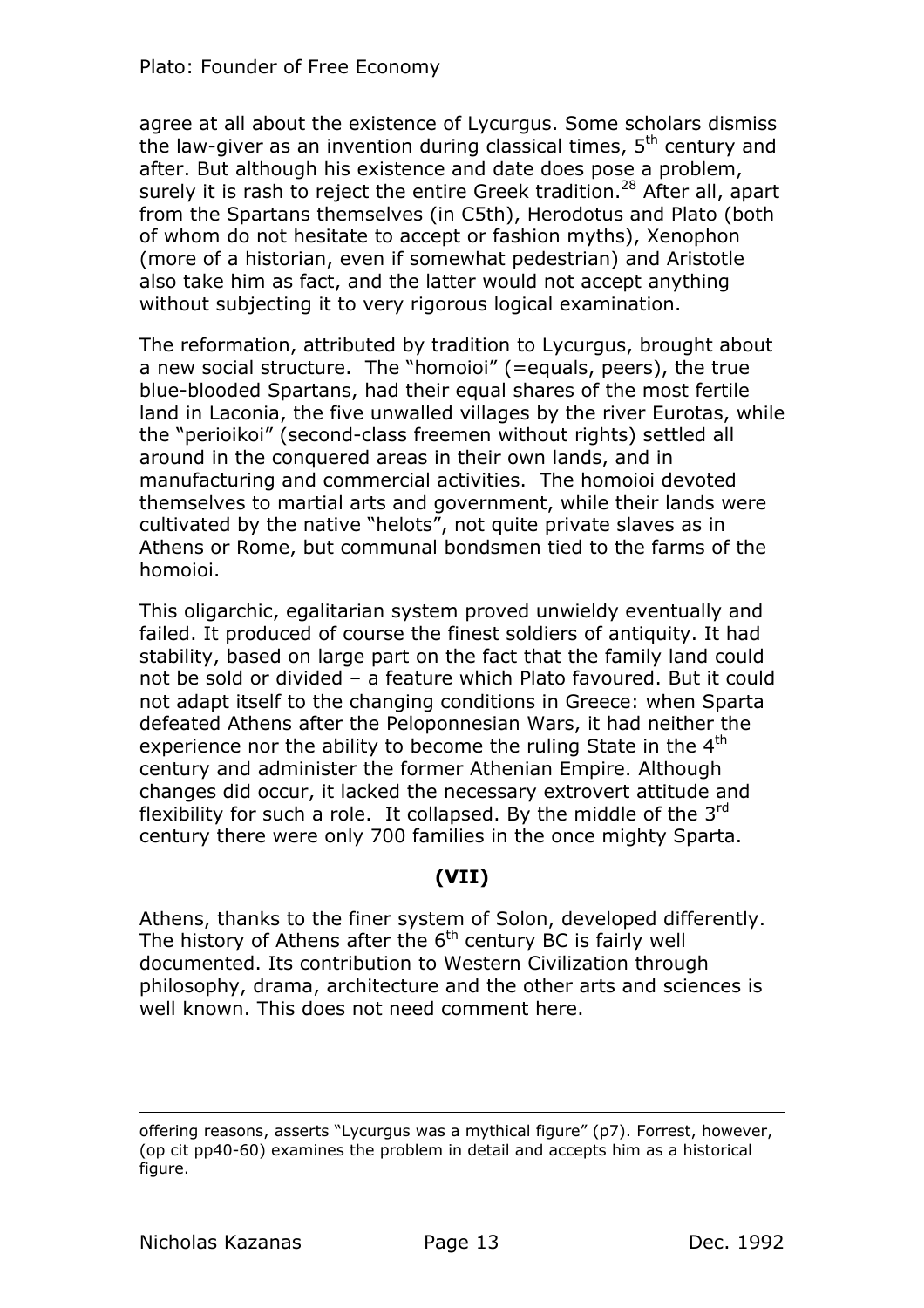For Solon's reforms both Aristotle and Plutarch give sufficient evidence.<sup>29</sup> This agrees generally with the subsequent social developments in Athens. Solon's changes in political institutions, coinage and measures of weight etc will be left aside and attention will remain with land-reform and the restructuring of four classes. It is sufficient that the logical and pragmatic Aristotle writes of Solon that he "saved his country by providing most excellent laws". $30$ 

Solon did not redistribute land, although many expected this. Such a measure was used by tyrants who wanted to win and maintain the support of the poorer masses. Solon did not wish to be associated with tyrannical behaviour. But he gives another reason as well. He said "What I promised I achieved with the help of the gods, and for the rest I did not act lightly; nor do I wish to do anything with tyrannical violence, nor to give an equal share of the fertile fatherland to good and bad men alike". $31$  Now, Aristotle gives further statements of Solon in one of which the lawgiver says "I wrote laws for the good and the bad alike, fixing a straight justice for everyone"  $(XII,4)$ . Thus while Solon gives to all equality before the law, he refuses the equal sharing  $(100)(100)$  of land. It is an interesting idea implying that "bad people" will make bad use of the land and therefore it is better that such people should have little or no land.

Three other reforms merit attention. By the first he released debtors from the burden of debt and from bondage of slavery while their plots were  $-$  probably  $-$  restored to them: this came to have the name "seisachtheia". By the second, as Plutarch writes (XII), Solon ordained that a son, who had not been taught a trade (or craft  $=$ T $\frac{1}{k}$  by his father, was under no obligation to support him later; and that the Council of Areios Pagos should examine how every man obtained his living and the idle be punished: thus citizens had to earn their living. By the third reform, he rearranged the entire social structure.

Solon restructured the social classes according to property, not origin as of old. The first class, which substituted the old aristocrats (ευπατρίδης) consisted of those landowners who were capable of producing 500 medimnoi ( $\mu \dot{\delta}$ uvoc=about 52 litres) or more of cereals and olive-oil or wine. The second class consisted of those capable of producing 300 medimnoi up to 499; they were called *hippeis* (=horsemen, riders). The third class, those with 200 up to 299: these were called *zeugites* (=having two). The fourth class

<sup>&</sup>lt;sup>29</sup> G. R. Stanton, Athenian Politics C 800-500BC, A sourcebook, Routledge, London  $1990$ , ch II, p 34 ff.

<sup>&</sup>lt;sup>30</sup> Athenian Constitution, XI.2.

<sup>&</sup>lt;sup>31</sup> Athenian Constitution, XII, 3, Also Plutarch's life of Solon, XVI, 3,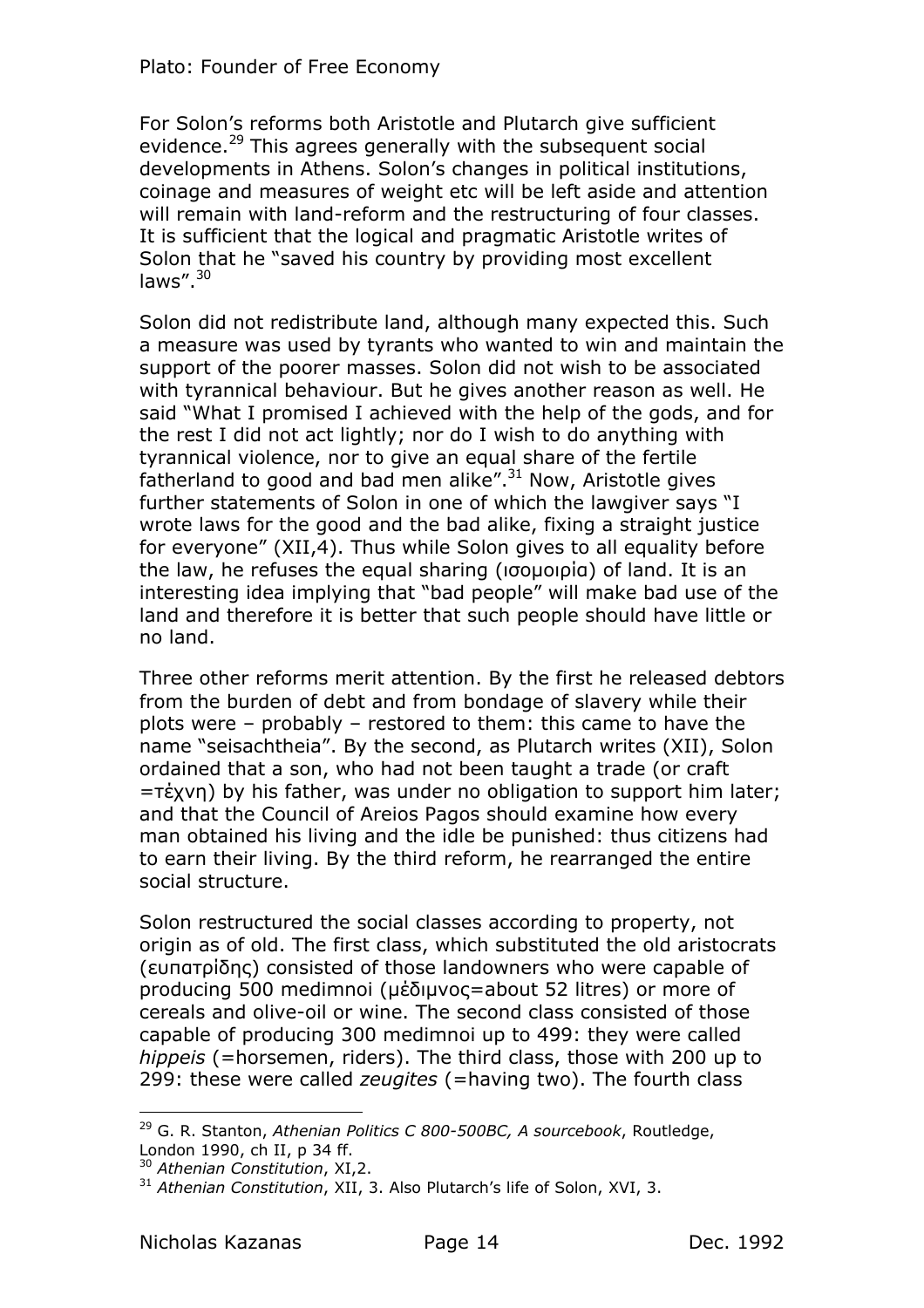were called *thetes* (θῆτες) and their holding would produce less than  $200.$ 

The criterion is not actual but possible annual production according to the size and fertility of the estate. Most commentators, historians or economists, glide over this point and take it as actual annual revenue. But the phrasing in Greek is  $\delta$ uvaus vous  $\dot{\eta}$  ustrog nοιεῖν: here the word dynamenos means "having-ability, being-capable". What mattered was the total possible value of the estate not its actual production in any one year. In other words, a landowner could not claim relief if he produced 450 when his estate could produce 550! He should cultivate his estate to full capacity. This provision is in accord with Solon's emphasis on people working and not idling and on the good or full use of land, as mentioned above.

The various classes did not pay taxes as such. As in Byzantine times later and in feudal societies in Western Europe, they had to fulfill civic and military duties. Citizens of the first class had to provide for the arming and servicing of the fleet (the triremes), they had to provide their own horse and weaponry and served in the cavalry. The second class had similar civic duties but could not become archons or treasurers (i.e. the highest offices); in war they provided their own horse and weaponry and served in the cavalry. Citizens of the third class also could not be elected to the highest offices; they had to provide their own armour and weapons and served in the infantry ( $\delta$ n $\lambda$ irnc). The fourth class, the thetes, could not be elected in any office; some say they had to serve as plain sailors or light auxiliary foot-soldiers and others<sup>32</sup> say they had no military duties. One further aspect is that when, in exceptional circumstances like war, the State needed revenues, the three upper classes paid contributions progressively: the first a certain sum, the second  $5/6$ of that and the third 5/9; the fourth was exempt. These payments were called  $\epsilon$ <sub>1</sub> appoor (contribution) or  $\lambda$  *Eitroupyia* (service to people), not  $\tau$ <sub>E</sub>  $\lambda$ oc *i.e.* tax or levy; *taxes were imposed by tyrants and were incompatible with the liberty that free citizens enjoyed.* 

All this surely sounds like collection of economic rent, in modern terms, or land value taxation. Many historians, ancient as well as modern, express surprise and incomprehension that a whole class of citizens, probably the most numerous, should be exempted from services and money-contributions to the State. The fourth class comprised citizens that were marginal cultivators, farmers who just managed to support their family; also artisans, traders and various other landless people who lived through hiring their labour. They did

 $\overline{a}$ <sup>32</sup> Yannilias, op cit p 7-8.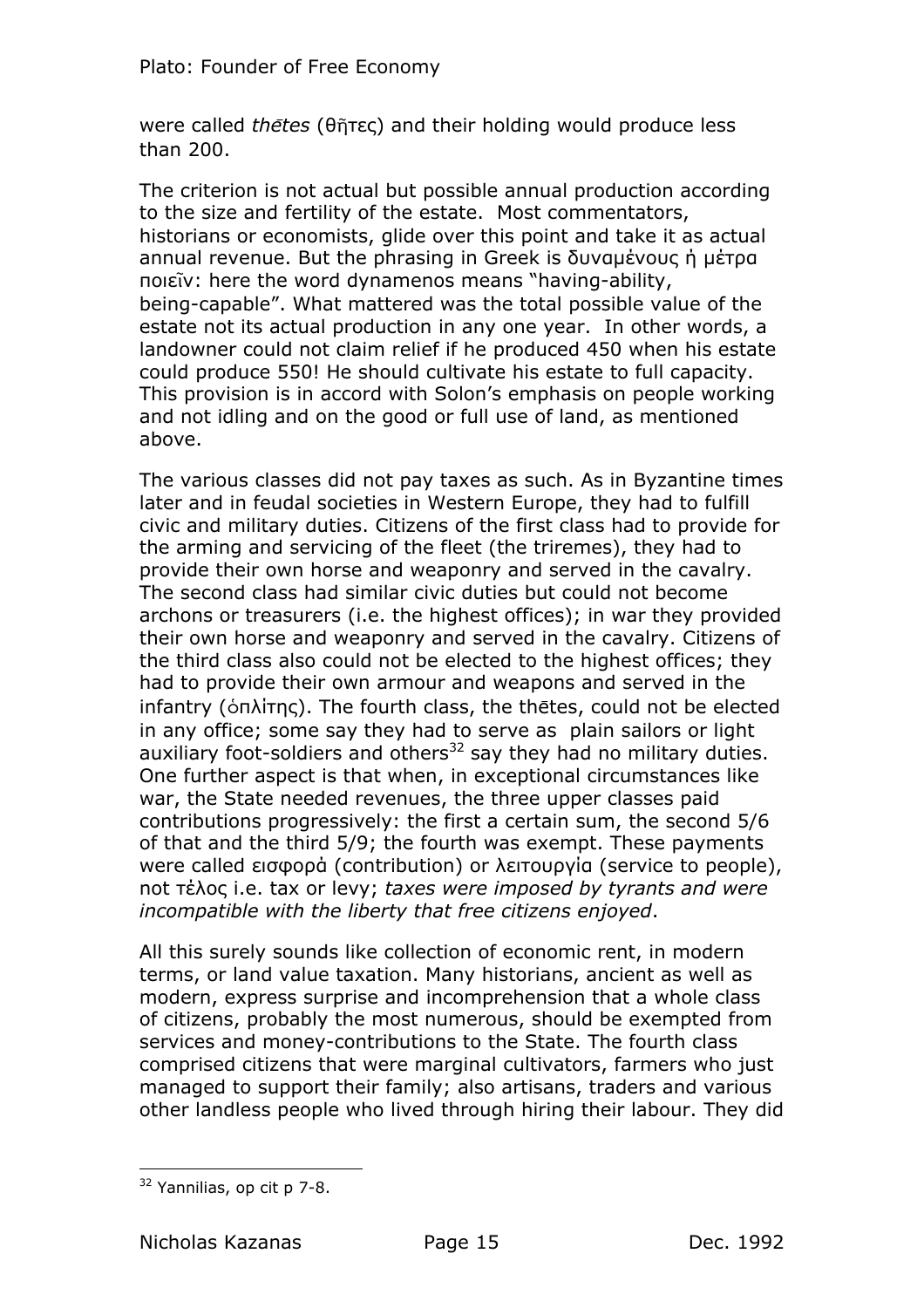not enjoy rent from the land as did the other three classes, consequently they paid nothing!

Solon imposed a tax on all aliens, or non-Athenians, who lived or worked in Athens. This was called "metoikio" (from μέτοικος, resident foreigner) and remained in practice well after Plato's time. This brings a note of discord to Solon's system (Plato, always true to principle, certainly did not allow such a discriminatory measure, as mentioned in section III, above.) But in Solon's time, non-Athenians were streaming into Athens in large numbers from all parts of the world hoping to live off State grants. Like measures against idlers, this one too may have been an attempt to discourage foreigners who had no means of making their own living.

Solon's system did not last long. A few decades later, the tyrant Peisistratos (561 BC) brought about many changes. Some were beneficial to Athens. Hut one of them was the introduction of a form of income tax. He imposed a levy on all agricultural produce: on tenth, according to Aristotle;<sup>33</sup> one twentieth, according to Thucidides  $(VI, 54, 5)$ .

## **36III5**

Plato's ideas agree with Solon's in most respects. The aristocrat philosopher, whose mother was a descendant of Solon's family (and whose father claimed King Codros as his ancestor), obviously knew well Solon's views. But it is equally obvious that he did not follow blindly anyone. He tested everything through his own reason. Thus he rejected the taxation of foreigners (*metoikion*).

In the *Laws* he rejects any form of communist ownership and cultivation of land  $-$  as has been practiced in some Greek communities (and as was and is practiced in modern communist regimes). He postulates that land belongs to the community as a whole and citizens should remember this with due reverence. Hut they should have their individual plots and houses and should not farm jointly (μή κοινῆ γεωργούντων 740).

Plato assigns equal civic and military duties to all four property classes of citizens  $-$  differing again from Solon. They can all elect and be elected to all the offices. But warns the philosopher, the archons, who should be prime servants of laws, should be chosen from among those most excellent in virtue or spiritual attainment not those in physical capabilities or, worse still, those in moneymaking (715C, 735, 745e, 753B). There are, however, some minor variations. Thus city-stewards (actuvouse) may be chosen only from the first property class  $(763D)$ ; members of the fourth class

 $\overline{a}$ <sup>33</sup> Athenian Constitution, XVI, 2-5.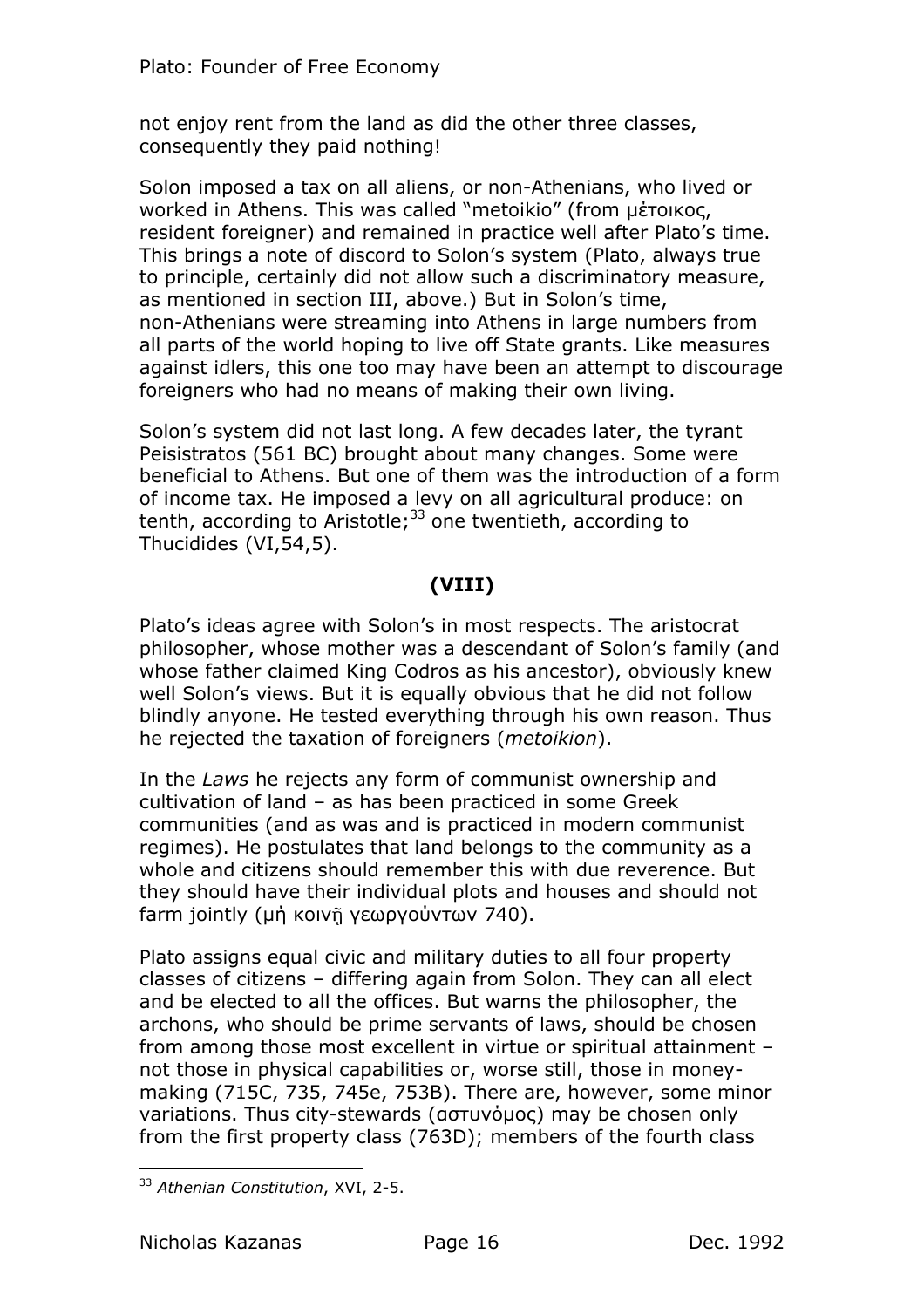my choose not to vote in some elections (756C); members of the two upper classes must attend the common Assembly and Council  $(\epsilon \kappa \lambda n \sigma)$  but others may do so optionally etc.

All citizens who perform services for the State must do so without receiving gifts. If they are convicted of this, they should be put to death  $(955C-D)$ .

Finally, all property classes contribute to the public treasury. This contribution, or tax, will be annual. The assessment for this will be made by two methods: a percentage of the total property value or one of the actual produce within the year. It is left to the land-wardens (avoovouoc) to decide which will be applied in every instance (955D-E). The first method sounds like land-valuetaxation. Plato does not discuss this and does not say why both methods should be applied. But obviously some discrimination must be used in some cases sometimes: for instance, a small holder of the fourth class may one year, due to bad health or some accident, produce much less than would be expected from his farm, in which case, so long as there has been no ill intent, it would be fair that he should contribute according to the actual production. If, on the other hand, the year's produce falls well below that of previous years or of similar farms for reasons not other than idleness or incompetence, then the land holder should pay according to the assessed value of the land. In these conditions all land holders will work to the maximum of their ability and put their land to the most productive use.

The word "property" (ougia) means land, of course, but not in its unimproved state; it would include buildings, plants, ditches etc, as well. Strictly speaking, it is not taxation of the value of unimproved land. But it is very close to it. In those conditions the distinction would be negligible. Far more important is the full exemption from taxation of traders, manufacturers and artisans. In this manner Plato forestalled both the *impôt unique* of the Physiocrats and the land value taxation of Henry George, as well as the free economy at which Adam Smith aimed but not with full success.

Plato understood only too well that for free economy both free men and non-interference by the State are necessary. With Lycurgus and Solon, he understood that free access to land is also necessary. With Solon he understood also that what should be taxed was rent not the crafts or commerce. He does not discuss his economics in these terms but the arrangements and measure he sets in the *Laws* indicate that he understands these basic principles.

This remarkable thinker understood ecological principles as well. He could see that man's life on earth was really inseparable from the wider natural environment. In his time there was no pollution, such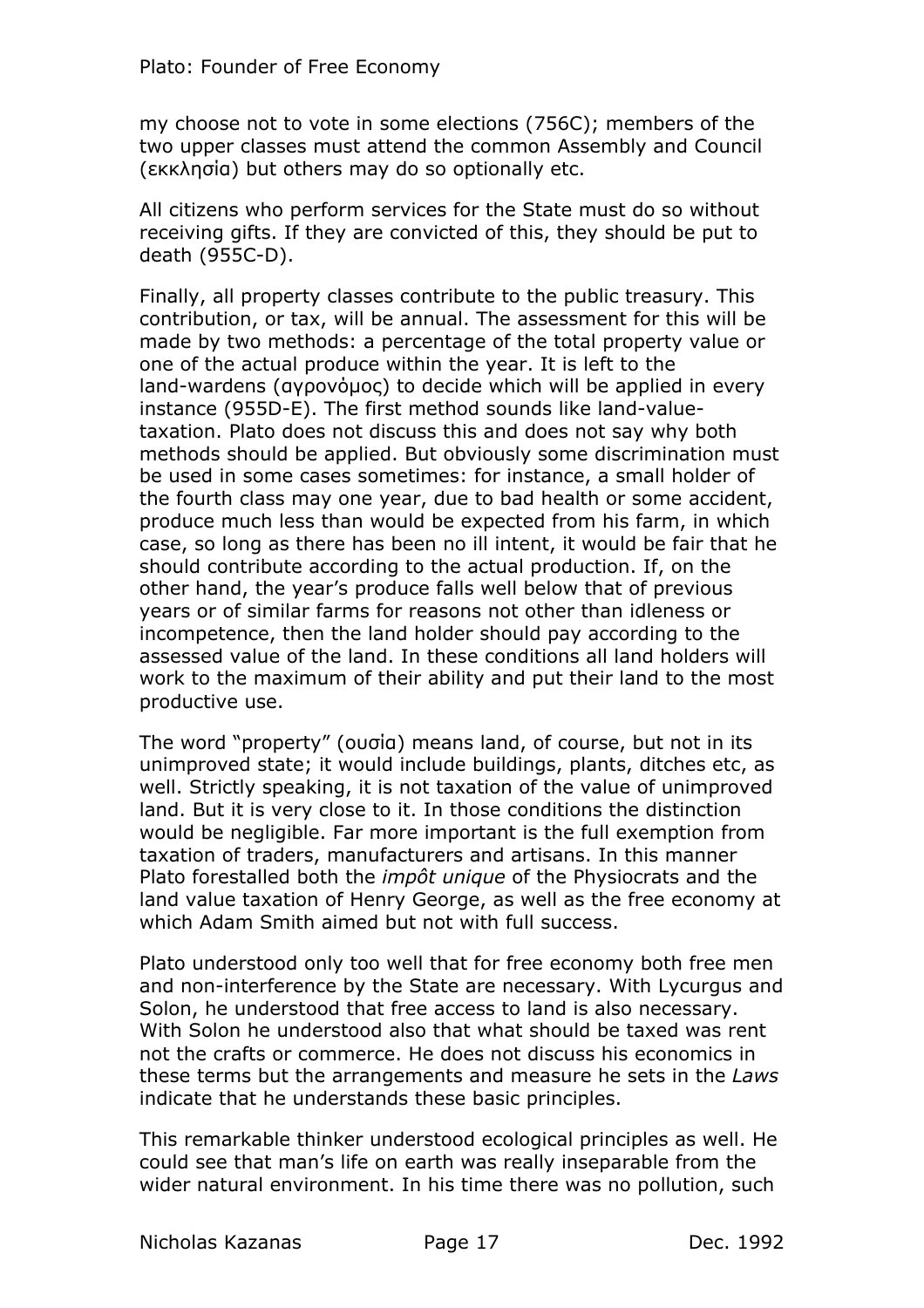as in the second half of the twentieth century. Hut he foresees the dangers with keen insight and gives guidelines for the protection of the environment. One basic general principle in the Laws is that nobody should move from its place something which himself had not put there (913A): thus there will be neither theft nor interference with natural ecological systems and cycles. Nobody should move boundary-markings and should not encroach or squat on land which is not in his own lawful possession (842E). Also no man should disturb his neighbours by any of his actions and should not damage in any way the land, whether his own or other people's. Finally he should not burn anything carelessly nor pollute the waters - in public cisterns or private wells  $(843E-845E)$ .

## **3I95**

Plato's economic principles were not, of course, put into practice nor given much attention until the  $15<sup>th</sup>$  century, by the Byzantine philosopher Plethon. They were not wholly ignored: Cicero produced his pale imitations of *De Republica* and *De Legibus*, both of which shed much light on Roman affairs but do not exhibit Plato's understanding.

Plato recognizes and emphasizes the need for independent citizens who have not only political rights but also economic freedom, based on possession of land. Throughout the documented Greek history there is tension between great landowners (or aristocrats) and small independent farmers (or the dispossessed). One aspect of the great achievement of classical Greece was the rise to full citizenship of peasants  $-$  a phenomenon unknown before. The situation was far from ideal, of course. But as some historians point out "When during the fourth century and for a variety of reasons...the ideal of the peasant-citizen began to lose ground both in reality and in ideology, the classical *polis* then started on its decline."<sup>34</sup> Plato had sought to counteract the antithesis between town and countryside by giving  $-$  in *Laws* 745 B  $-$  to his citizens land both in the center and in the fringes of the city-state. This was ignored then, as so many other measures of the great thinker have been and continue to be ignored by economists and politicians.

Communal land is a feature that remained in may regions in Greece and areas under Greek dominion in the Hellenistic period. Despite the decline of the city-state, despite the political changes in the Hellenistic period and despite the Roman conquest, many communities retained the system of both communal land and individual possession. These came to be called *metrokomia* and survived right through the different periods of the Roman and the

 $\overline{a}$  $34$  M. M. Austin, op cit, p 151.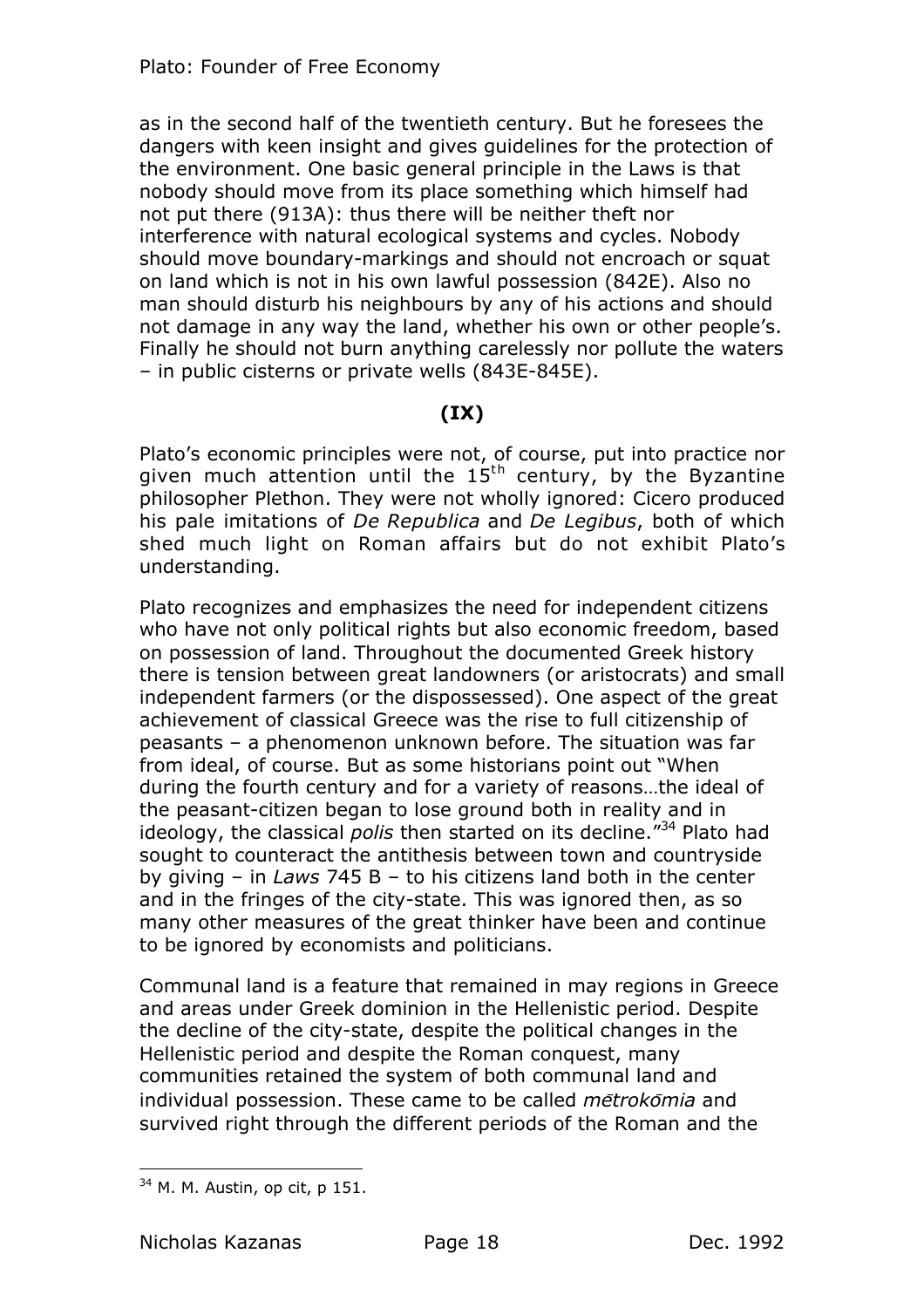Byzantine Empires. For instance, in Syria and beyond, under the Seleucids in the 3rd century BC, "The territory of the katoikiai (=residences) was collective property. .... in may cases creating forms of private property (or at least its immediate preconditions.)"35

Towards the end of the Byzantine culture, early in the 15<sup>th</sup> century, Gemistos Plethon, resuscitated platonic ideas and inspired Cosimo de Medici to found the Platonic Academy in Florence, leader of which became Marsilio Ficino. In one of Plethon's few surviving writings, an Epistle-memorandum to Theodore, ruler of Peloponnese, (1424?) he states that "All land as given by Nature should be common property of society; every man should be able to build his house where he wishes and cultivate a piece of land wherever he wishes and to the extent that he can (εξεῖναι δε παντί τῷ εθέλοντι φυτεύειν τε ὅπη βούλεται και δὺναται)».<sup>36</sup> A man should have possession and use of the land but not ownership, as such; if he abandoned that land then anyone else could take possession of it. Plethon divides society in to three classes: those who produce directly off the land, farmers, shepherds et al (αυτουργικόν); those who manufacture and serve (διακονικόν); and those who rule, protect, judge and serve as priests or teachers (αρχοντικόν φύλον). Members of the former two pay taxes and the last only serve in government and in wars. Thus again, although the information here is scanty, it seems that direct possession of land implied an obligation to render back to the community (part of) the rent either in tax (goods or money) or in service.<sup>37</sup>

An examination of Byzantine Economics needs a separate study.

In closing this essay one final point must be emphasized. Plato stresses men's basic need for access to land and the satisfaction of this need is embodied in the social system he sketches out. But he is under no illusion that laws and regulations however good, will of themselves secure the liberty and happiness of people in society. Of course, there are better and worse forms of government, juster and unjust methods of administration, more and less liberal social structures. But if ignorance and greed are left unchecked, they will corrupt even the finest system of society. Greed will always seek to gain advantages and some men will exploit others. This will be avoided only if citizens realize the unity of the society, the unity of

<sup>&</sup>lt;sup>35</sup> D. Musti's Syria and the East in Cambridge Ancient History, Hellenistic World, Vol. VIII, PtI, 2<sup>nd</sup> Ed, 1984, pp 199-200.

<sup>&</sup>lt;sup>36</sup> E. G. Savvopoulos, Georgios Gemistos Plethon, Piraeus, 1961, (Mod. Greek) p 20.

<sup>&</sup>lt;sup>37</sup> See also A. A. Vasiliev, History of Byzantine Empire, 324-1453, (Greek translation) IBC Hellas Ltd, Athens, 1973, p 795. Also J. Mamalakis, G. Gemistos in Peloponnese, (Mod. Greek) Athens, 1939, pp 78-92.